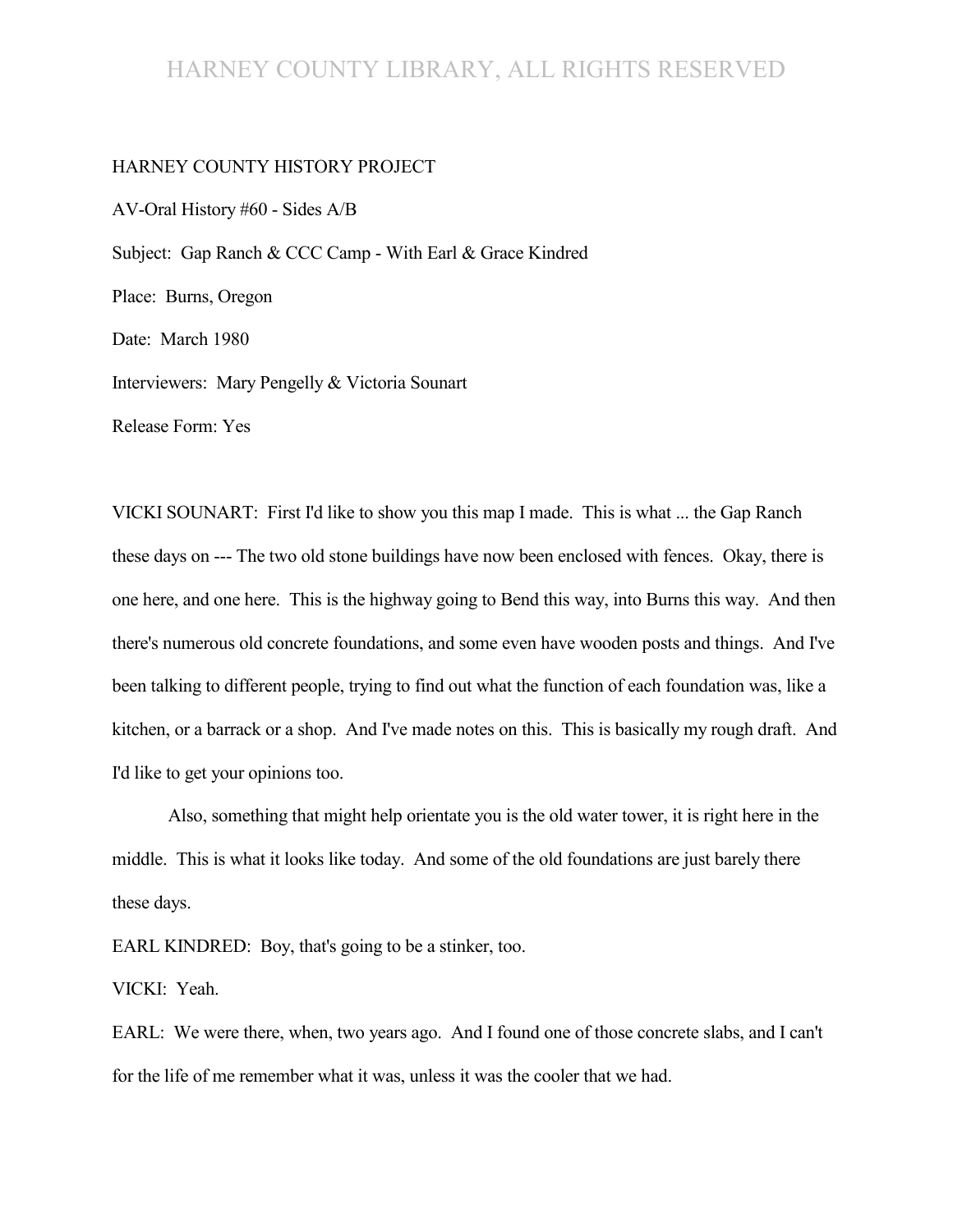VICKI: Ah, there was one that was above ground. In fact, I think I've got a photo here of it. This one here. Here's one of the old stone houses, and here's the highway going to Bend, and here's this raise ---

EARL: That's the one that I was thinking of, this one here. And I asked Roy Otto, who was our commanding officer there. Now Roy lives at Bayles Lake at Loda, Illinois, and he couldn't enlighten me any on it either. Just too fuzzy.

VICKI: Yeah.

EARL: A man by the name of Blaine Garner was a carpenter who was responsible ... of those buildings out there. But I believe you said this afternoon that he's no longer around, or you at least didn't know him?

MARY PENGELLY: I don't know that name. Now I think one of the other people, I think maybe that Mr. Otley that was there might have said that to you. He seemed to know. He was, we were all sort of talking there. But I don't know that name, Garner.

EARL: And apparently the other men in the technical service, none of those did too. Bill Butler, well he's been dead for a number of years, I'm certain, because, how do I say this, J. --- he didn't go by J. though then did he? A fellow who now lives in Washington, Illinois, by the name of J. M. Calder knew the Butlers, and across. I was at their house with him a time or two. Met both Mr. and Mrs. Butler, and across the street was a family by the name of West. There were two girls there, one was named Helen, and I can't for the life of me think of the other. Do you know any ladies around this town whose name was ... West? They would be between 65 and 70 now, I suppose. MARY: I, that doesn't ring a bell with me. There was one woman that taught in our school who was West, but that would not be her maiden name, of course. But maybe her husband's family was related.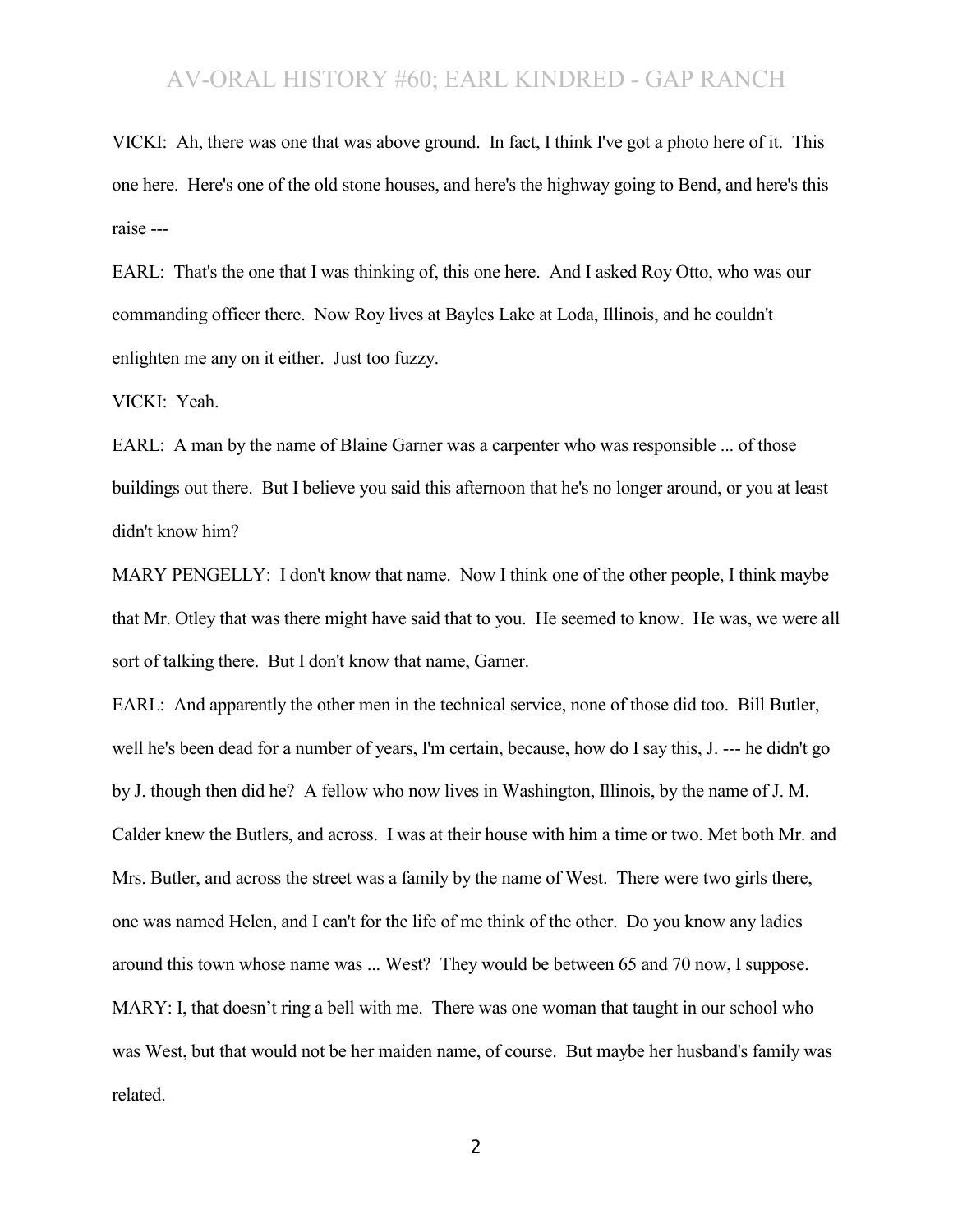EARL: All I know for sure was that they lived down in this area in the town. And then there was a

man by the name of Allen, and I can't think of his first name. But his daughter's name was Gerry.

And I don't have the slightest idea how I know that. But I do remember her name was Gerry.

GRACE KINDER: ... probably.

MARY: I winked at her.

EARL: You're thinking of the wrong thing.

MARY: Well, any of these names, the person that I can think of that might recognize them would

be Wally Welcome. You know Wally, don't you, you've heard of him?

VICKI: Yes, I do.

MARY: If you get some of these names, he might be able to tell you more about.

EARL: There was a Dorothy Comegy, C O M M E D G E, or ---

MARY: C O M E G Y S.

EARL: Is that ---

MARY: I believe that's the name I know. I knew the family.

EARL: She lived down at the Narrows as I recall. And I have no idea how I got to know her name, except it may have been Sidney Finestein. Sidney was the clerk, company clerk. He came to town more often than I. I didn't know anyone, didn't have any money, didn't have any business in town, so I stayed right here.

GRACE: It's a long way in.

EARL: Yes. Who else can I remember?

MARY: Are those names that you knew --- those names that you've been trying to think of that you knew?

EARL: Yes.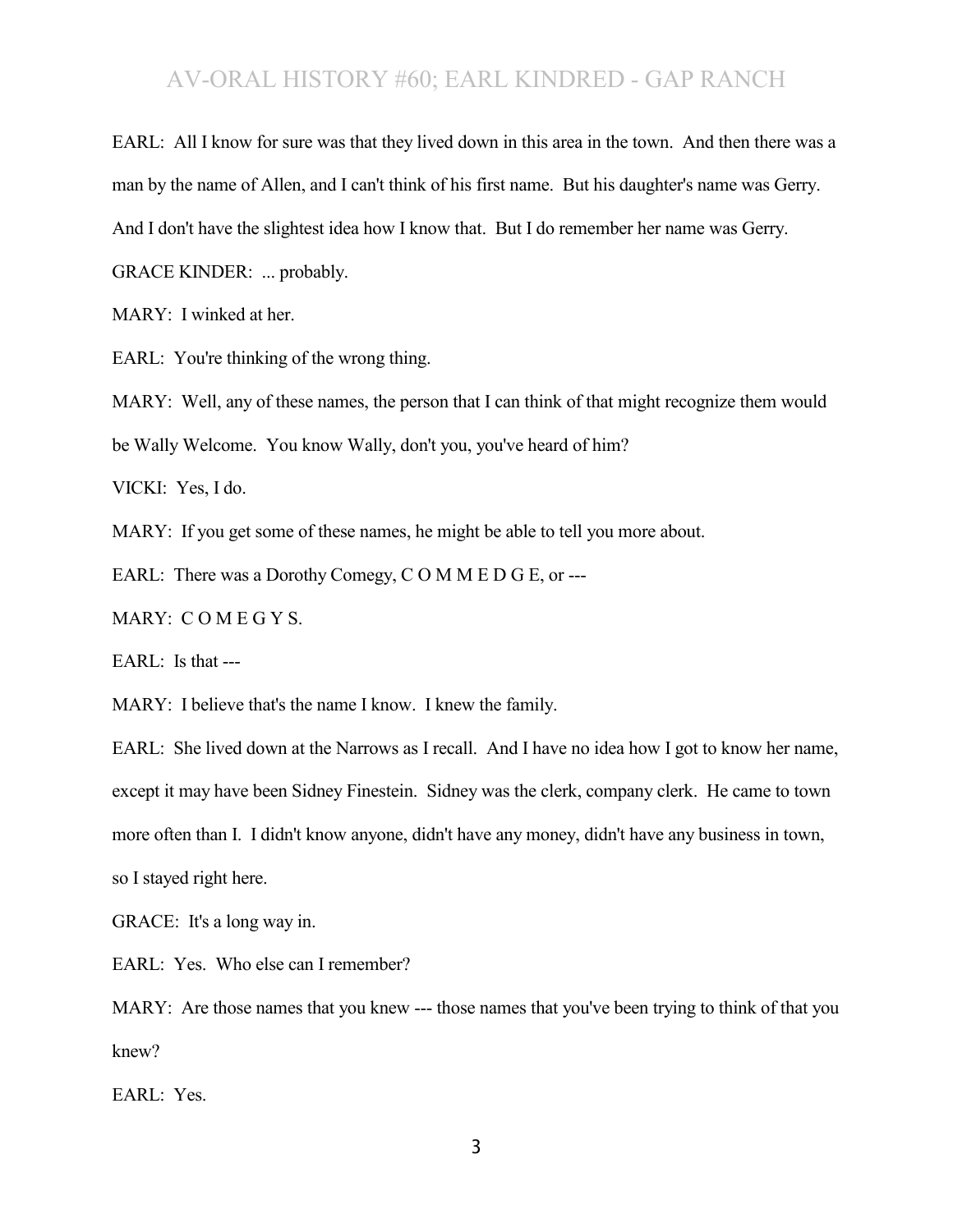GRACE: After you called.

MARY: Oh, I see, yes.

EARL: There was a Mr. McGowan who was the Ford agent here in town.

MARY: Archie McGowan.

EARL: Archie McGowan.

MARY: And he was the first postmaster of Burns, and he was the founder of the Historical Society.

GRACE: Did you know him?

EARL: Only what I've read in history. I believe the book that you have there.

MARY: This one (Harney County and It's Rangelands) or this one (Harney County: An Historic Site Inventory)?

EARL: That one I think is the book. (Harney County and its Rangelands)

MARY: This one?

EARL: Yes.

MARY: Have you ever looked in this book?

VICKI: Yes, it's a good one.

MARY: Yeah, uh huh.

EARL: And Sandy Anderson was the first man that I got acquainted with in town. And I did that

because --- I did that. That's very improper. I got acquainted with him because I brought, I

suppose, 15 or 20 pair of shoes in here for him to repair. And got to visiting with him then.

GRACE: ... getting the shoes fixed.

EARL: Well, I wrote the requisitions. In other words they didn't get paid without it. So, whether they --- Dr. Hibbard, and then there was a man by the name of Brown who was in the bank here.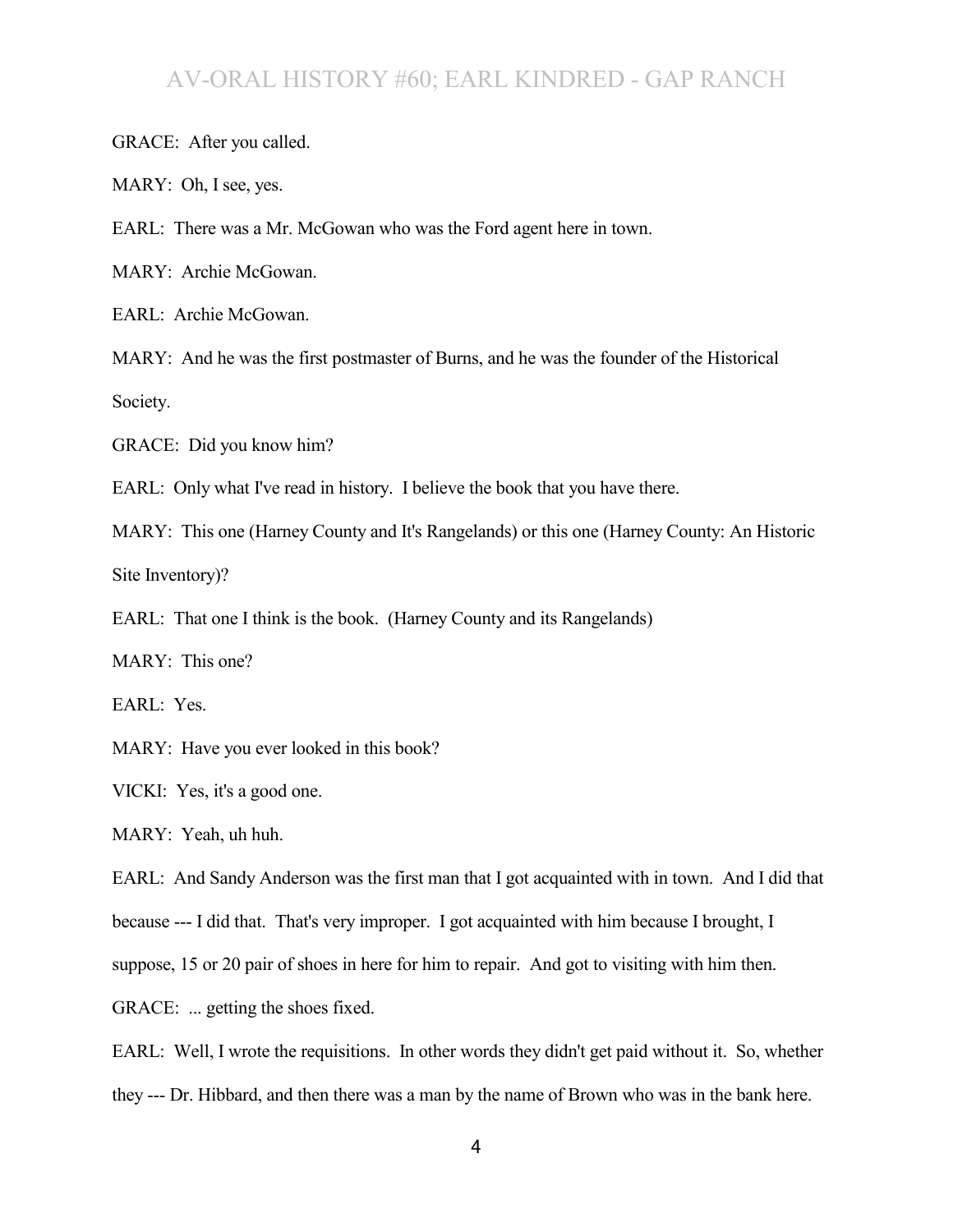But he wouldn't be around anymore, I don't suppose.

MARY: No, the one who was in the bank, I think he died before 1959, when we moved here. And his brother was a real estate agent here, and he just passed away a year ago in January, Al Brown. EARL: Well, the reason I remember him, I suppose, I didn't know him at all. But he and someone else from town put a little plane out at the camp, one Sunday afternoon. It was late in the afternoon, they decided they'd land and visit awhile, I guess. Well, they had dug some ditches laying water lines out to those different fields, and the ditch was left open. And of all of the thousands of miles he had to land that plane, he dropped it down in the ditch, and just sheared the wheels off of it. And I have a picture of that plane at home. It's lying there on the ground, and one of the two, I've forgotten which, got cut across the back of their hand, and that's all that happened to them.

GRACE: Can you imagine that?

VICKI: I took my first plane ride in a small aircraft today. And we were, in fact we were flying all around Gap Ranch area.

EARL: Is that right?

VICKI: Yeah. Just to look it over. And Bill Brown, who had the ranch house across the road from, well across from the CCC Camp, had dug a whole bunch of irrigation ditches around Sheep Lake, and Rim Rock Lake, and Hay Lake all through there.

EARL: He sure had.

VICKI: And I was out there with Dick Cowan, who is a rancher out in the Riley area, and we were flying around taking photos, and following all the ditches around the countryside.

EARL: Well, that would be an experience.

VICKI: Yeah, oh it really was!

EARL: Of course, it hasn't been much more than a week ago we were up in Eugene visiting with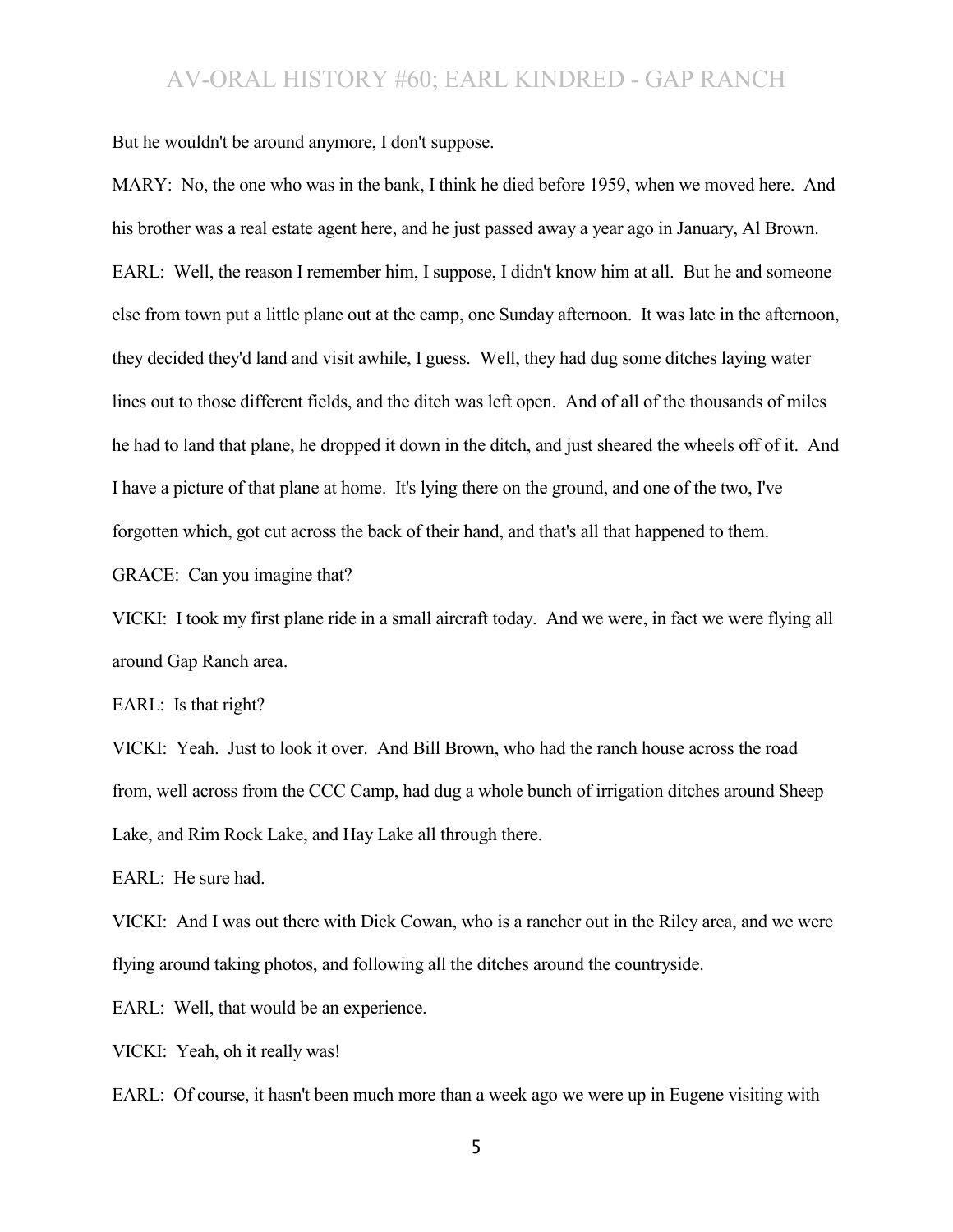Paul R. Lafferty, who was one of our officers at the camp. And Paul remembered Mr. Brown coming there at the camp at different times. And he said we always invited him to eat with us. And he said he did on some occasions. Do you recall all the things that he told about him? GRACE: He just said he was, you know, just came in very --- I guess he was an extremely, really wealthy man, wasn't he?

EARL: At one time.

GRACE: But anyway, he said he just, you know, come in and visited and stuff. Come in and visit, to tell stories about the old days.

MARY: Dick might like to know about Lafferty. Dick Cowan is researching Bill Brown, so he might like to know that name.

GRACE: Yes, he said he would come in and they were always happy to have him come into the camp, because he would always have some story to tell, intrigue the whole group.

VICKI: Yeah. Sounds like he was a really interesting person. Made and lost fortunes. But never really affected his character to a great extent.

GRACE: That's what he said, it didn't affect him at all, very common, down to earth.

VICKI: That's what Dick Cowan likes to say, is that he always stayed a kind man that would help

people out. Sometimes, you don't usually hear of a lot of rich people who will do things for ---

GRACE: That's right.

EARL: Trusted everyone, I guess.

VICKI: Yeah.

EARL: And the fact that he himself was so honest, I guess, that's one of the reasons he figured everyone else was, and ---

MARY: Did you, you met Bill Brown?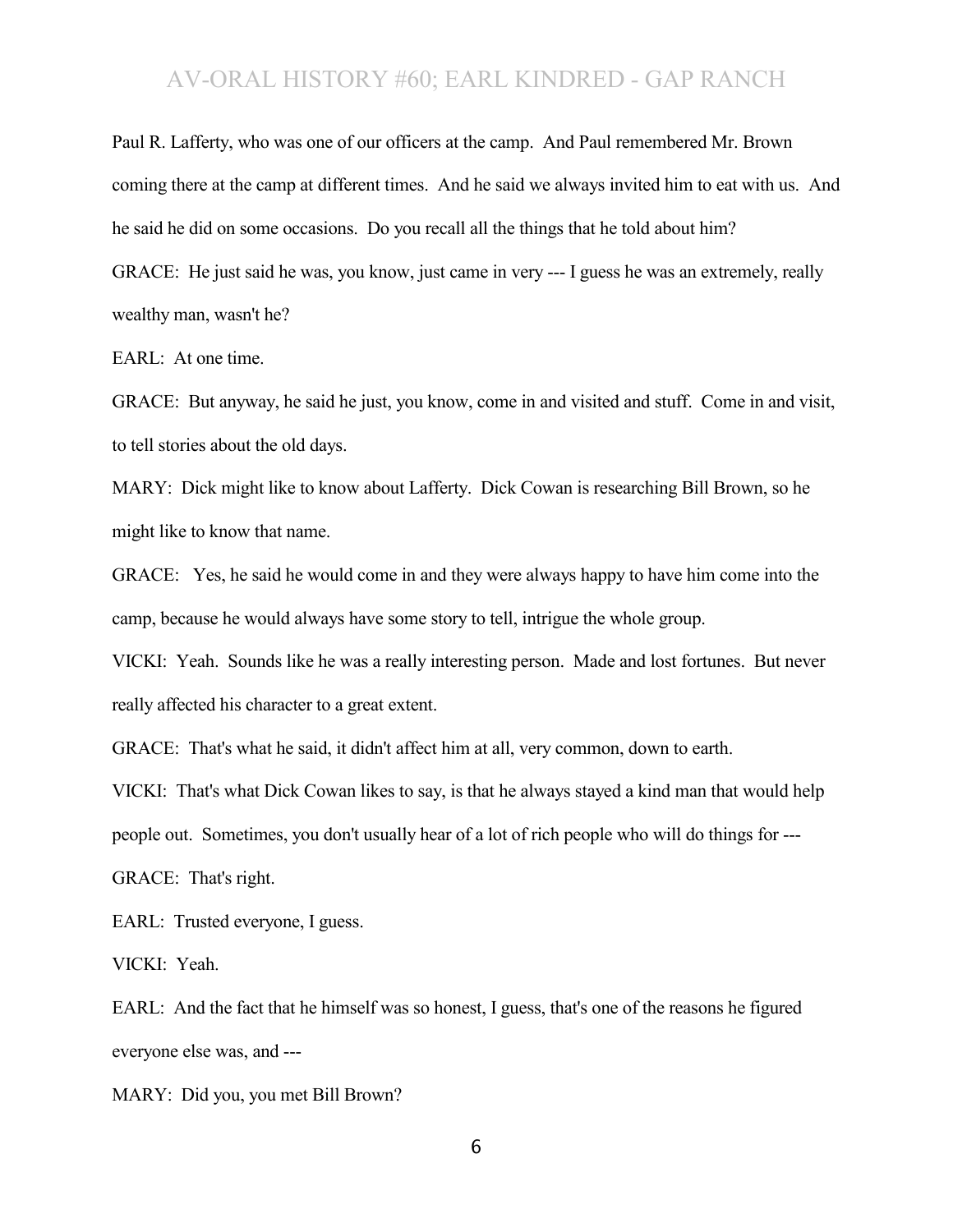EARL: I can't recall having met him. Someone had to stay in the office, because of the telephone, at all times until 9 o'clock at night. And that was a poor time to start anything else. And for some reason, that's the only excuse I have for not knowing every-thing that took place, I was stuck in the office.

VICKI: Yeah.

EARL: But if they would want to get a hold of Paul Lafferty, his address is 766 Crest, C R E S T Drive, in Eugene. And I'm sure he'd be glad to talk about and tell you all he knows about Bill Brown.

MARY: And the CCC Camp.

EARL: Yes.

GRACE: And she's really interested in that.

EARL: Well would you like the address of the rest of the officers?

VICKI: Surely if you have them, yes, sure.

EARL: Roy W. Otto, lives at Bayles, B A Y L E S, Bayles Lake, Loda, Illinois. And that's L O D A. I learned up at Eugene the other day, of all the officers we had, let's see, everyone of them went into the service, and came out as colonels. So, I thought I brought them up just about the way I should have. (Laughter) Roy Otto was our commanding officer. Paul Lafferty whose address you have. Then John R. Casslemen, his address is 2277 East Fulton, Grand Rapids, Michigan. And then there's Arthur G. Gullikson, G U L L I K S O N. His address is 2718 Algoma, A L G O M A Street, Stevens Point, Wisconsin. Who have I left out, Grace?

GRACE: I guess that's about it.

MARY: So, you have his name and address?

VICKI: No, I don't.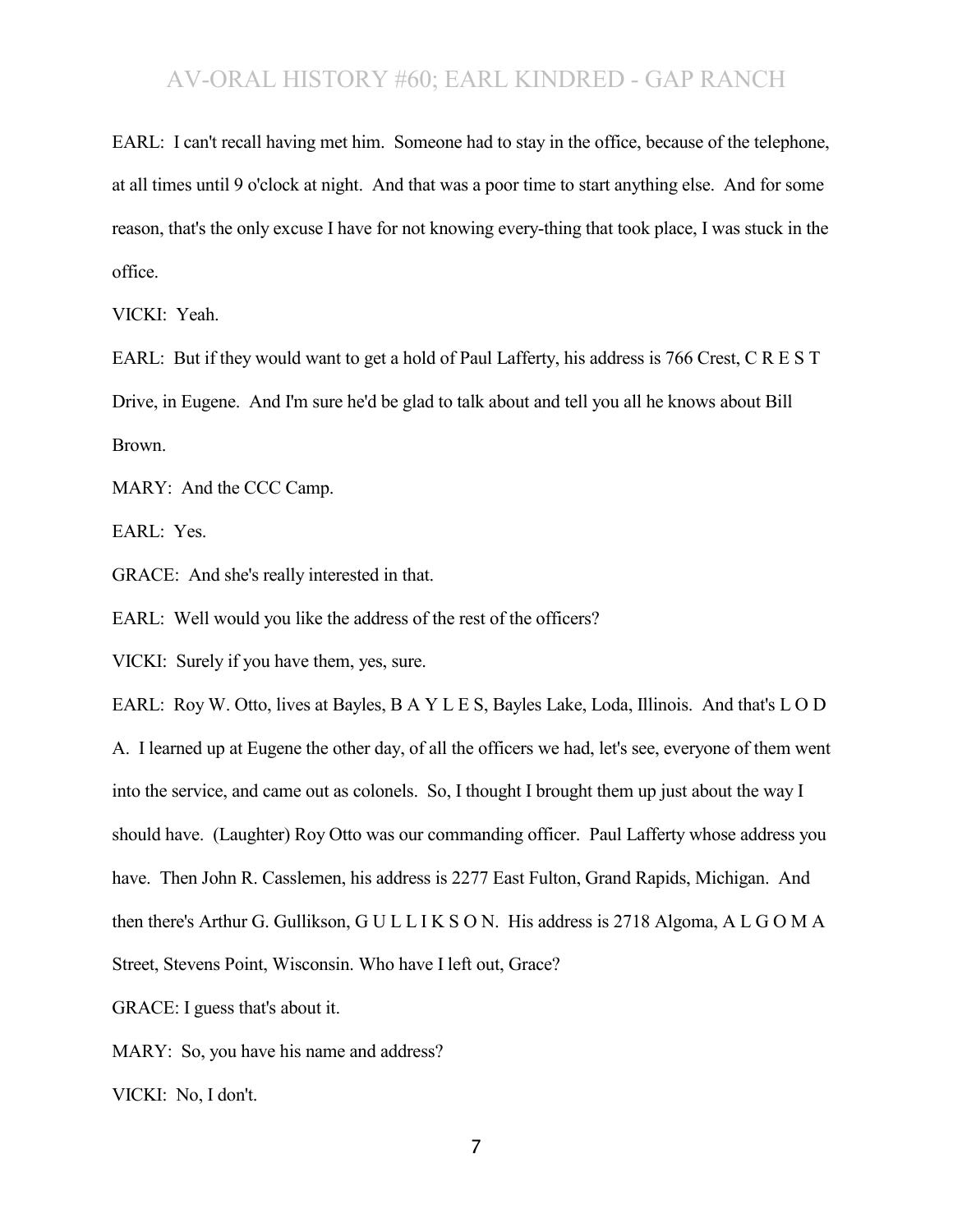MARY: Maybe that would be a good idea.

VICKI: Well, he gave that to me on a card.

GRACE: Well, fill out your name and address, that's ---

EARL: Yes, Rural Route 3, is all. I'm just a plain old farmer.

VICKI: I'll put two stars by your name.

GRACE: He has a nice picture of all those officers.

VICKI: Oh my gosh, this is a ---

GRACE: Yeah, he does.

VICKI: This just boggles my mind.

GRACE: Don't you have a picture, it seems like you have one of the Gap Ranch with stones,

named Gap Ranch with stones.

EARL: I had a picture of that area before anything was done. And then I have a picture of it after the camp was completed.

MARY: Does this put you on notice?

VICKI: Oh yeah.

MARY: This has really been ---

GRACE: We need to have a Gap Ranch, you know, spelled it out in stones. I remember you was, I was his girlfriend then, and he wrote letters to me.

MARY: Oh, how neat, that's wonderful.

GRACE: He'd send me all these letters and pictures, you know.

MARY: And you saved them all?

GRACE: Uh huh.

MARY: Good for you.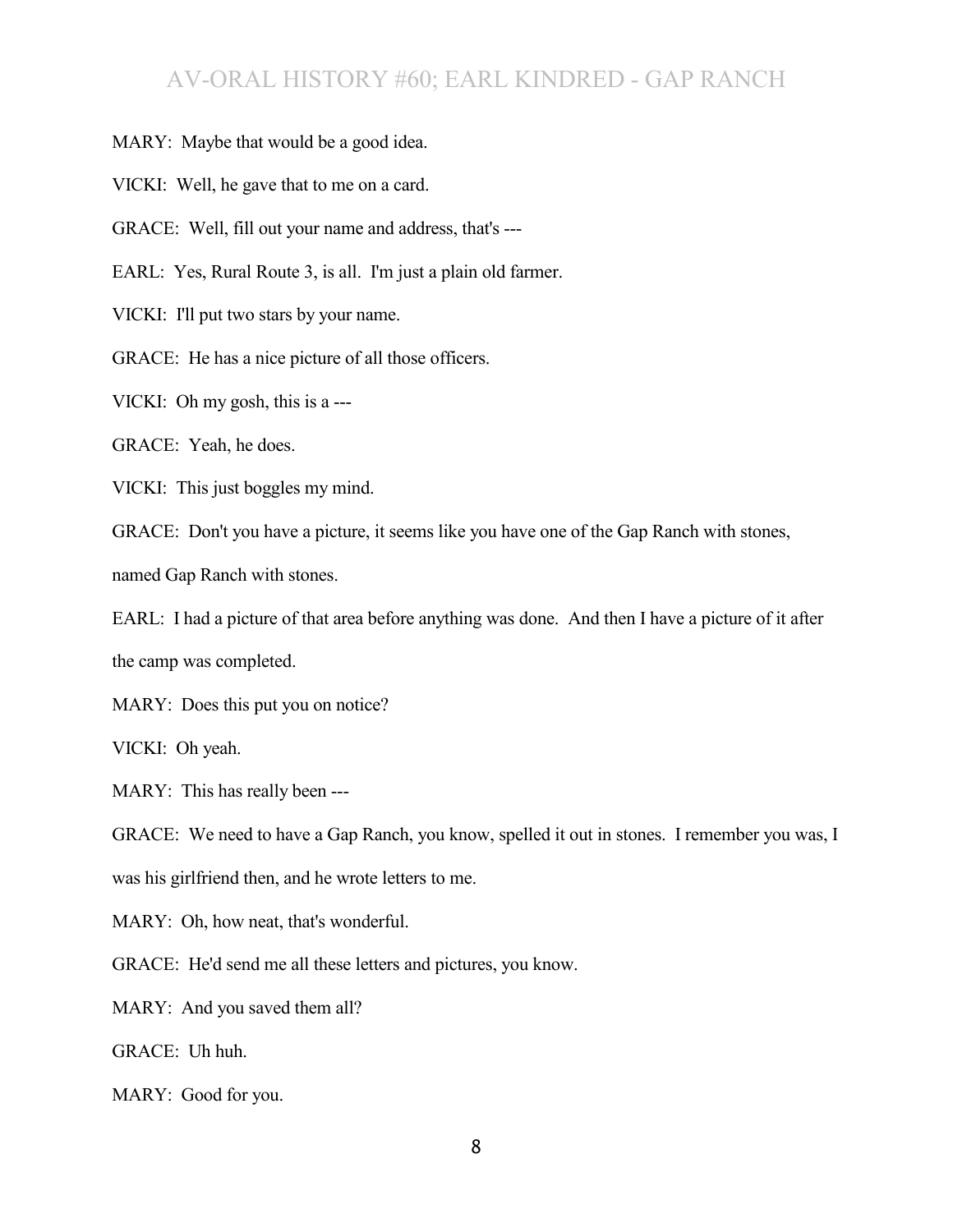EARL: I have something like 1200 pictures, I imagine.

MARY: Wow.

VICKI: I would like to work up something with you, that we could try and get some of them duplicated for our records here, and maybe even publish a little book or something, a little pamphlet of some sort.

EARL: You may have them, cause we have two children, but they aren't ---

MARY: No, there are two possibilities here at the --- our library has a fund for historical research, and they could pay for the prints to be made from them, to copy them. So, you don't have to give up your original pictures. But it would be very valuable to have some of those pictures in our local historical society. I don't know how many people would have it. I suspect that many have moved away, you know. I don't know how many have stayed here in Burns.

VICKI: I've asked for all the people I've talked with; I've asked every one of them if they have any old photos. And a couple of them say, "Yeah, somewhere," you know. But they sure haven't kept up with them. And, you know, I've seen some someplace, even BLM was supposed to have some at one time.

EARL: My pictures are, most of them are in pretty good shape.

GRACE: Uh huh, and you had an enlargement made of the officers.

EARL: Yes, our youngsters liked to look at them when they were young, and some of them got bent. But most of them, I think, are

---

VICKI: Gee, I've never been to Illinois, but --- some relatives in Michigan.

EARL: You've never been to Illinois?

MARY: You wouldn't have to go, you could get ... you'd have to go and be able to select.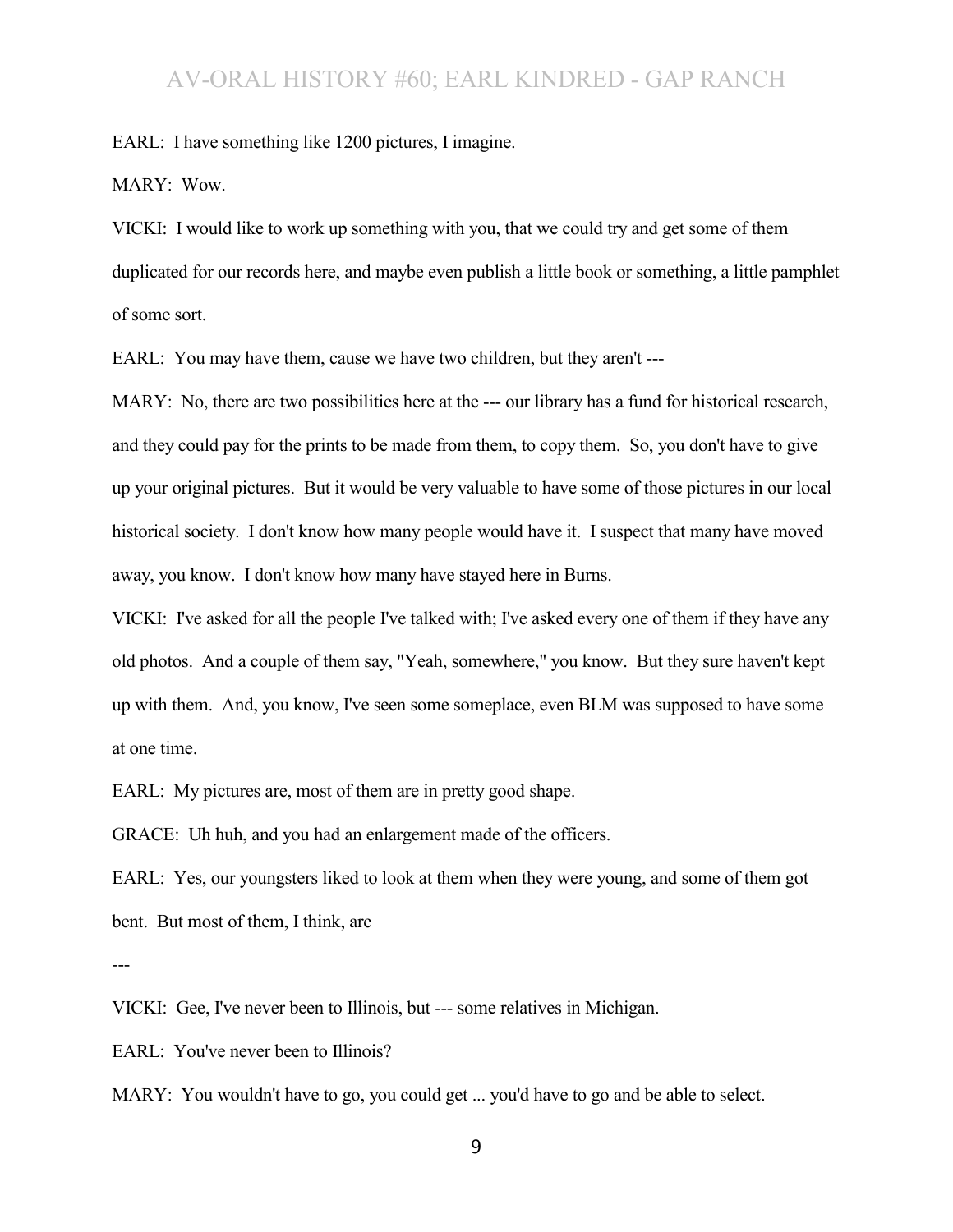VICKI: Of course.

EARL: What was, well you neither one know, I don't suppose, and then you might. There was a young woman who had been married I guess, and divorced, or her husband died or something of the kind. But she had a youngster four or five years old, and her name was Tilley something. She ran a restaurant down here where this Elk-horn is now. And her reason was, my brother would shoot me yet for this ---

MARY: We won't tell anyone.

EARL: We got in here ---

GRACE: Except you're being recorded.

EARL: Seven years ago, when we stopped out at the Ponderosa Motel, at that time. And we'd made plans to get up early the next morning and go down to the P Ranch. You are familiar with that?

VICKI: Yes sir.

EARL: And it's always been easy for me to get up, it seems. And that night I heard some cars outside the motel, and I thought well people are getting up and going to work. So, I roused everybody up. And they got ready to go down to the P Ranch, and my brother looked at the clock, and it was what time, a quarter of two or something of that sort.

GRACE: In the morning.

EARL: Apparently somebody was just coming in, instead of leaving. Well, he said, "You're not going to get by with that, we'll go up town and get some coffee or breakfast."

GRACE: We were all going to stay up then, he was so mad.

EARL: We come up there, and that restaurant was still open.

GRACE: I guess it must have been all night.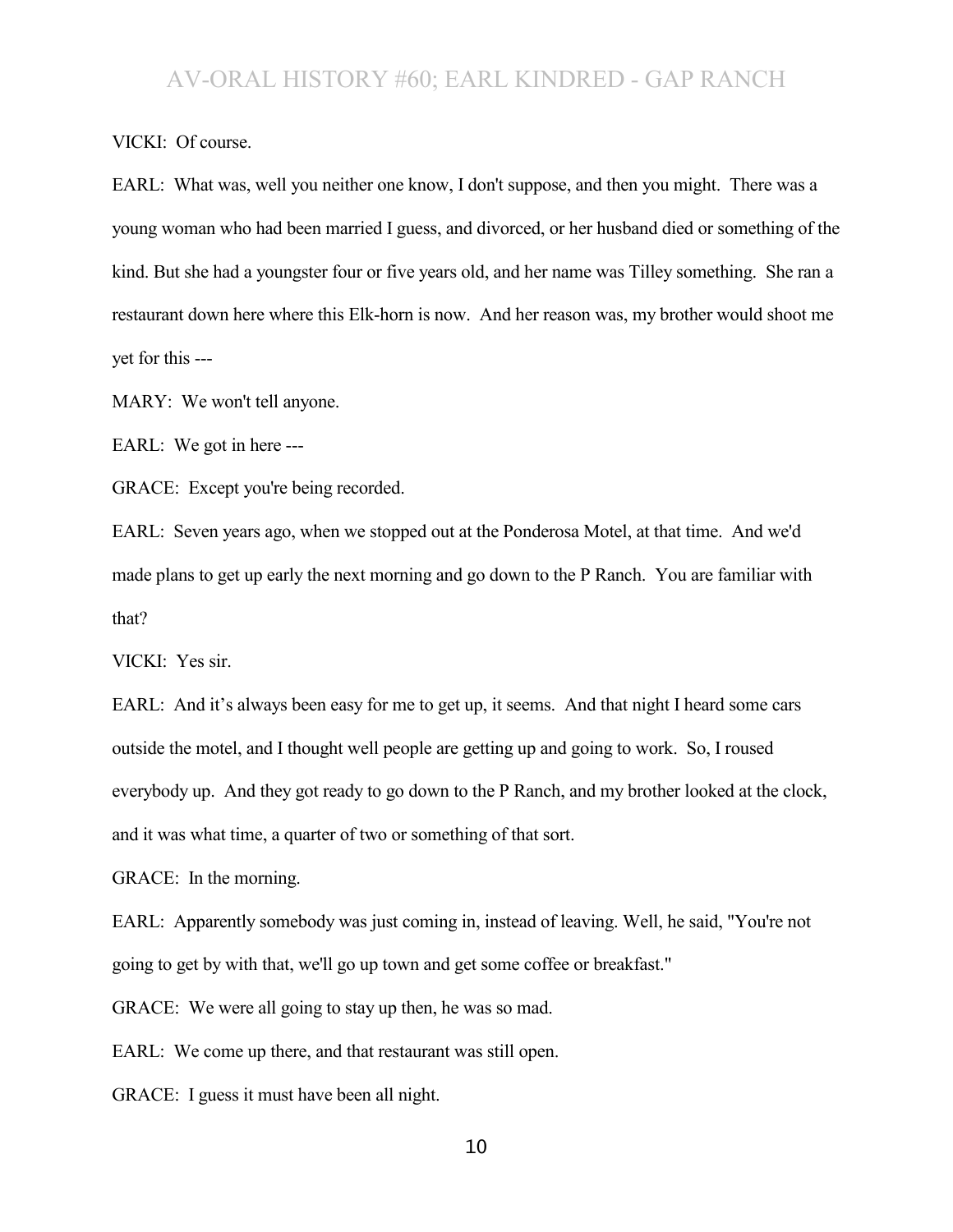MARY: The Elkhorn? Yeah, I don't usually go there.

EARL: And ---

GRACE: Well, we didn't know one from the other.

EARL: After we had our bite to eat, and I got to talking with one of the cooks, I guess it was, and I was asking questions about this, that, or the other. There was an Indian sitting there at the counter, and he had a belt on, and I think, do you recall what name was in the back of it?

GRACE: Yeah, it was Charlie.

EARL: Anyhow, it made me think of some of those fellows that we played baseball with. There was a Father Egan here, who was ---

MARY: He was here when we --- he was the Catholic Priest who was here, and he was still living, he was still here when we moved here in '59.

EARL: Well, he was, I don't understand it, not being Catholic, but he was the priest at the time. And he sponsored a baseball team of Indian boys. He was Five Mile, Camp Five Mile in Buena Vista. And what was that other one clear down at Frenchglen? Yeah, Squaw Butte and the Indians. There were five teams, and ever so often we'd play, either at the town diamond just over the hill here, or the diamond out at Hines, or out at one of the camps, whatever. And I had the names of all those fellows at home. If I had a little bit of sense, I'd have brought them along, I guess. I'll see if I can find some of those.

There was a young man, an Indian man; his English name was Davis that was associated with care and welfare of the Indians at that time. And I saw him later, up at Pendleton at the Round Up, and there were three of them there. He told me then that he was on his way to New York. The government was sending them out there for some further instruction. And I've regretted ever since that I didn't make more of an effort to keep in touch with him, but I didn't. And I've wondered so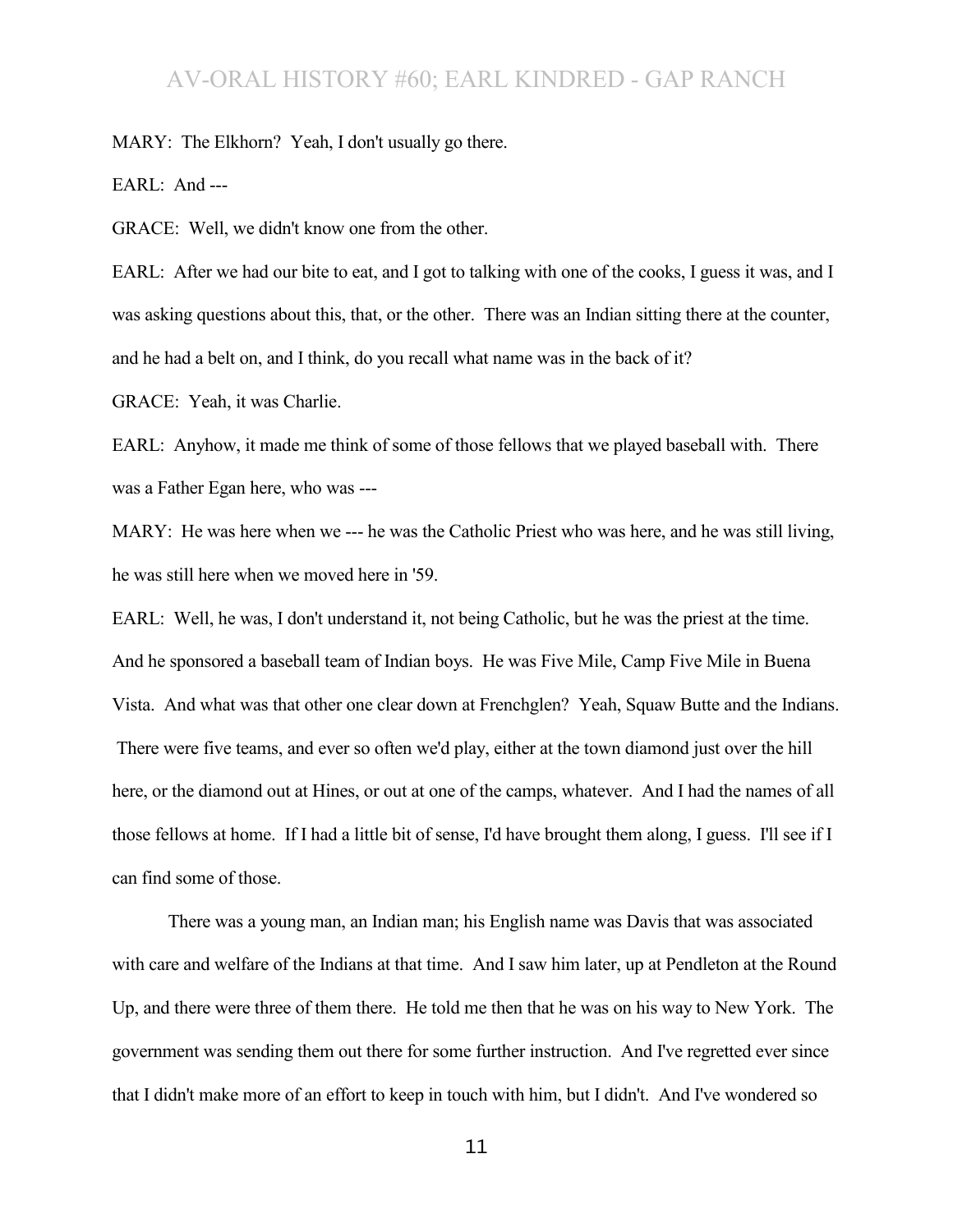many times what became of him. I think he was a real fine young fellow. But he's another man that I've remembered.

GRACE: You started to tell about that, the Indian with the belt there that we saw.

EARL: Yeah, that was one of them, I can't think of their name. And I'm certain that he was the same name. Was it Sam?

GRACE: Well, it might, but I thought it was Charlie. Does it matter?

MARY: There was, there is a family here, an Indian family whose last name is Sam.

EARL: That's not --- I'm sure there was two of those boys that played on the team.

GRACE: Well, you'd know better than I would, Earl.

MARY: But you have the names of those people on those teams?

EARL: Yes.

GRACE: He has some of the old; they had a newspaper a little newspaper at the camp, didn't you?

MARY: And you kept all those? Do you have copies of all those?

EARL: Part, just ---

GRACE: Some of them. He won a spelling bee one time, and he has that.

EARL: Oh, Grace!

GRACE: Well, I just remember bits and pieces.

VICKI: Well, this is wonderful though, now my goodness. For so many years you don't know what's going to come about saving something like that. And then they're worth something.

MARY: ... save them and everything. ... I happen to have one of those things, you know, in my file, desk, in my un-indexed files.

EARL: Oh, we had a doctor out at the camp too, Dr. Marvin Speer, and he spent as much time there in town as he did out there, so some may have remembered him. He, as far as I know, he is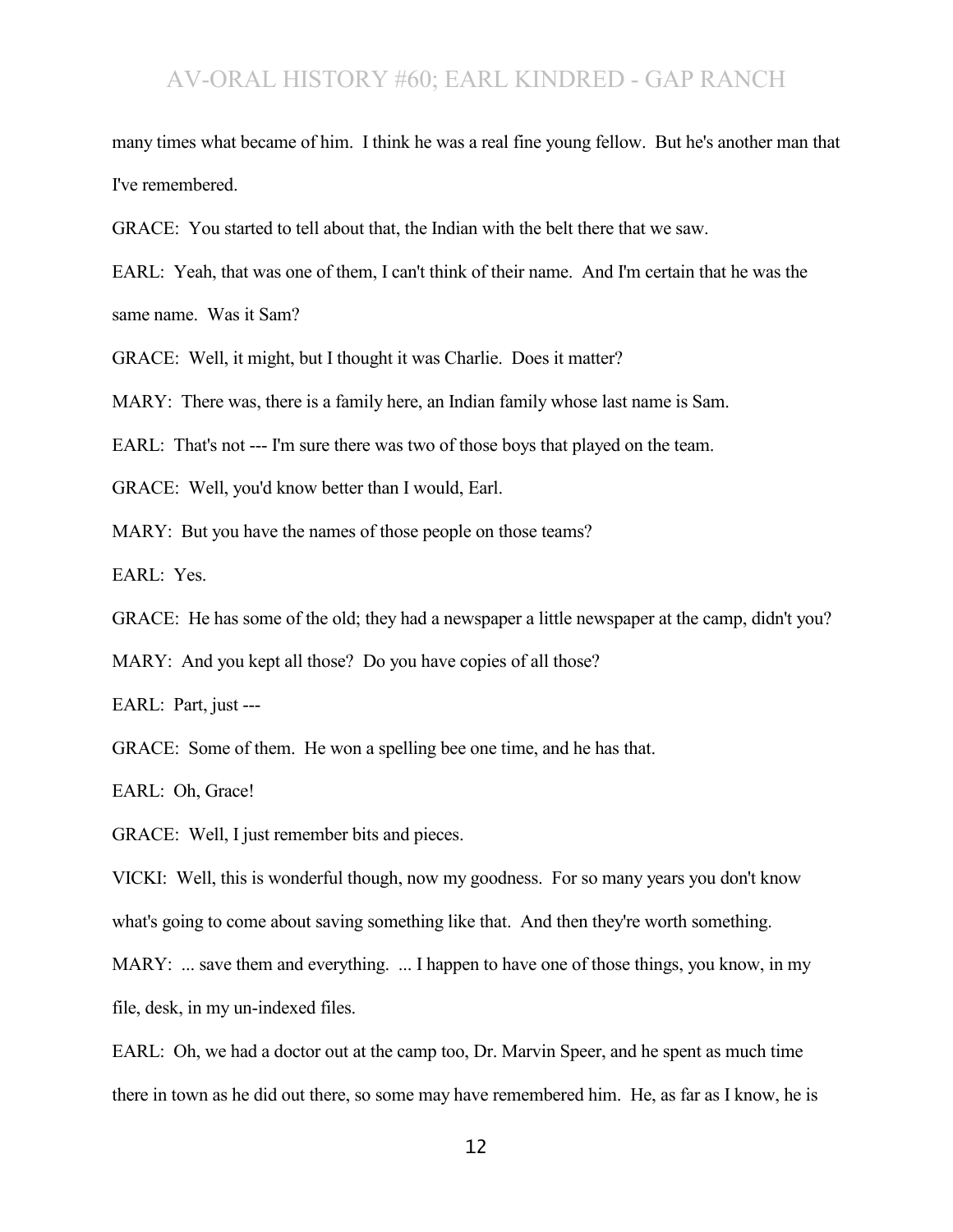now the head of a hospital in Leavenworth, Washington.

GRACE: Was he the one that was in an article in the National Geographic about?

EARL: No, no, no, U. S. News. I have that article too.

MARY: U. S. News, oh.

EARL: Yeah.

GRACE: Was there something about the Spears mentioned in that? I remember reading about him in some magazine, and I said that's the doctor they had in camp, you know.

MARY: Was he just at your camp? I met a doctor who is now in Baker, I can't think of his name;

he was kind of a supervising doctor for all the camps in this area. He lives in Baker now. I can find out his name, I just can never remember it.

EARL: He may have worked out at the Boise ... at that time.

MARY: I don't know. He was kind of a commander type doctor, I think. He wasn't always in each ...

EARL: Uh huh. Could have been a Corp area doctor also?

MARY: Yeah, I think maybe that was what we're talking about. We could just go on and on about ...

VICKI: Oh, I know.

MARY: How did you happen to come here?

EARL: Where do I start this?

GRACE: Well, you said you always wanted to come west. Or you thought you would like to. It was during the depression and ---

EARL: All of my life, as far back as I can remember, I was always fascinated by anything, and I'd read everything that I'd seen about the West, I think. And I wanted to come west. And my family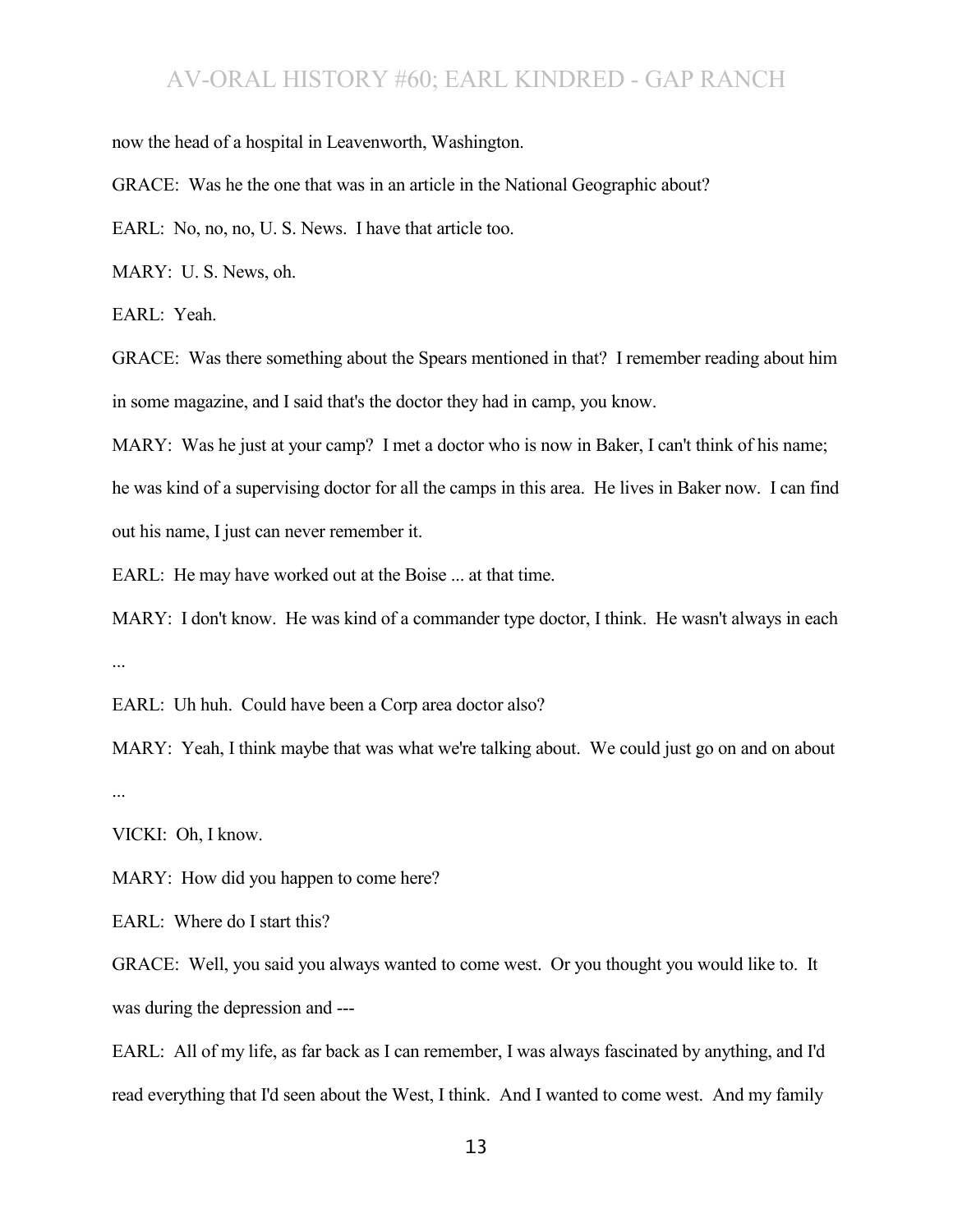was very poor, and in addition to that my mother was a victim of tuberculosis. And there was no money for frills that I ever remember. We had what we needed, but that was the story. And when I was out of high school, I'd been out what, three years, four years; I'd worked in a grocery store. Started there after I got out of high school and had been there something over three years. And they were a little concerned about my health at that time. So, the doctors had told me that I would probably be better off if I was outside. So, I worked on the farm that summer. And I was visiting with a kid from Macomb, Illinois, who had just returned from the State of Washington. He'd spent six months there in the CCC. And of course, I asked him what it was all about, and he told me. So, he also told me how I got into the program, or how anyone got into it. So, I went to our township supervisor and told him what had happened, and I wondered if I could possibly go that route. And he said, "Well Earl, that is a relief measure." And he said, "I doubt very much if I could get you into that." He said, "After all you have a job, and that's for people who don't have."

So, I forgot it for about a year. And I met him on the street again. He was a very good friend, because prior to that we had lived next door. And I knew him as well as anyone. But I met him on the street again that fall. And he said, "Do you still want to go out West?" Gosh, I don't know, I hadn't thought any more about it. But I soon made up my mind I would like to go if I could. Didn't know where or anything of the kind. And he said, "Well I'll send your name in." And later when I got to working in the office, and I found that he had written on the top of my record, "Wants to go." And he signed his last name, which is Very. And it looked as though he wants to go very badly, or something else. I don't know whether it had anything to do with it or not, but none the less it was, oh a month or six weeks and I got word to report to Topeka, which was our selective service center there. And I went over, and I passed the physical there, and they told me to be at a certain railway station, I've forgotten what it is, at 5 o'clock the next morning. And I was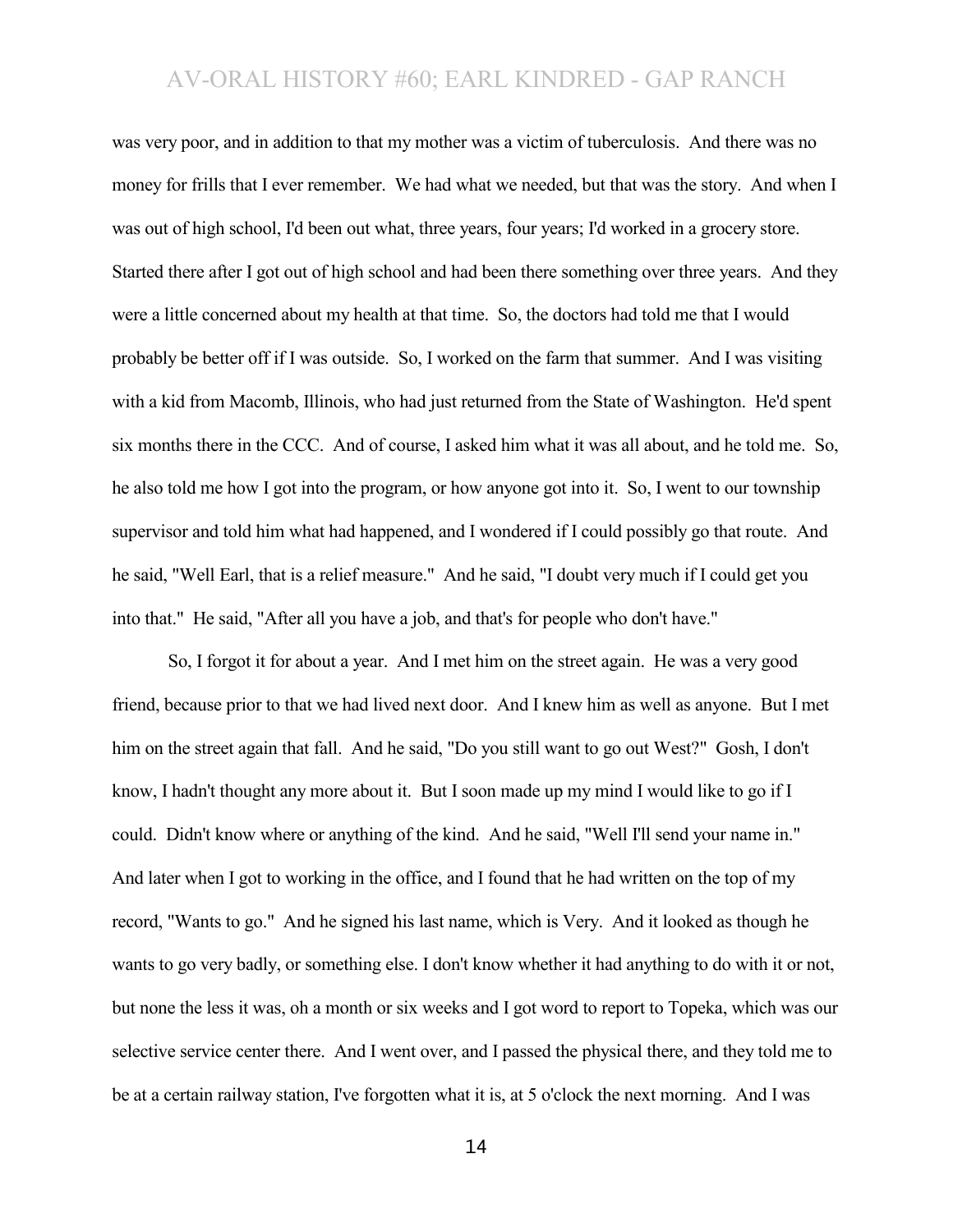there, and on my way.

GRACE: You were at Fort Sheraton in Chicago first, huh?

EARL: Yeah, Fort Sheraton for a month. And it happened the next morning after I arrived in Fort Sheraton, I was at the bulletin board, trying to learn what I could, and one of the officers came up, his name was Beard. And he asked if there were any good scribes or typists. There were several of us grouped around there, and a kid from Calumet City, Illinois, said well he could type. And I said, "Well I can write so I can read it." "Well, you're the fellows I want." And we went in the office and we worked day and night, practically. But the good that came of it was this, everyday almost; requisitions would come through for 30 men to go to Alabama, or 30 men to go to Colorado, or a 140 to go to North Dakota, or something of that kind. Well, this kid that was with me, who was a Polish boy by the name of Trzoski, and when our name came up on the roster we simply dropped it.

GRACE: That's to finagle around.

EARL: And here came a requisition for 140 men, I think it was, to go to someplace in California. And that was the place for us, and we stuck our names on that roster.

MARY: Oh, that's neat.

EARL: But then the biggest joke was still on us. Because our destination was changed four times on the way out here. And we wound up at Roseburg, Oregon. And we were there; see we got there in November. And this is going to sound a little silly too, because do you remember what day it was when we got out there?

GRACE: No, I don't remember. Well, it was ---

EARL: It was in mid-November, I suppose.

GRACE: I, yeah, I imagine it was.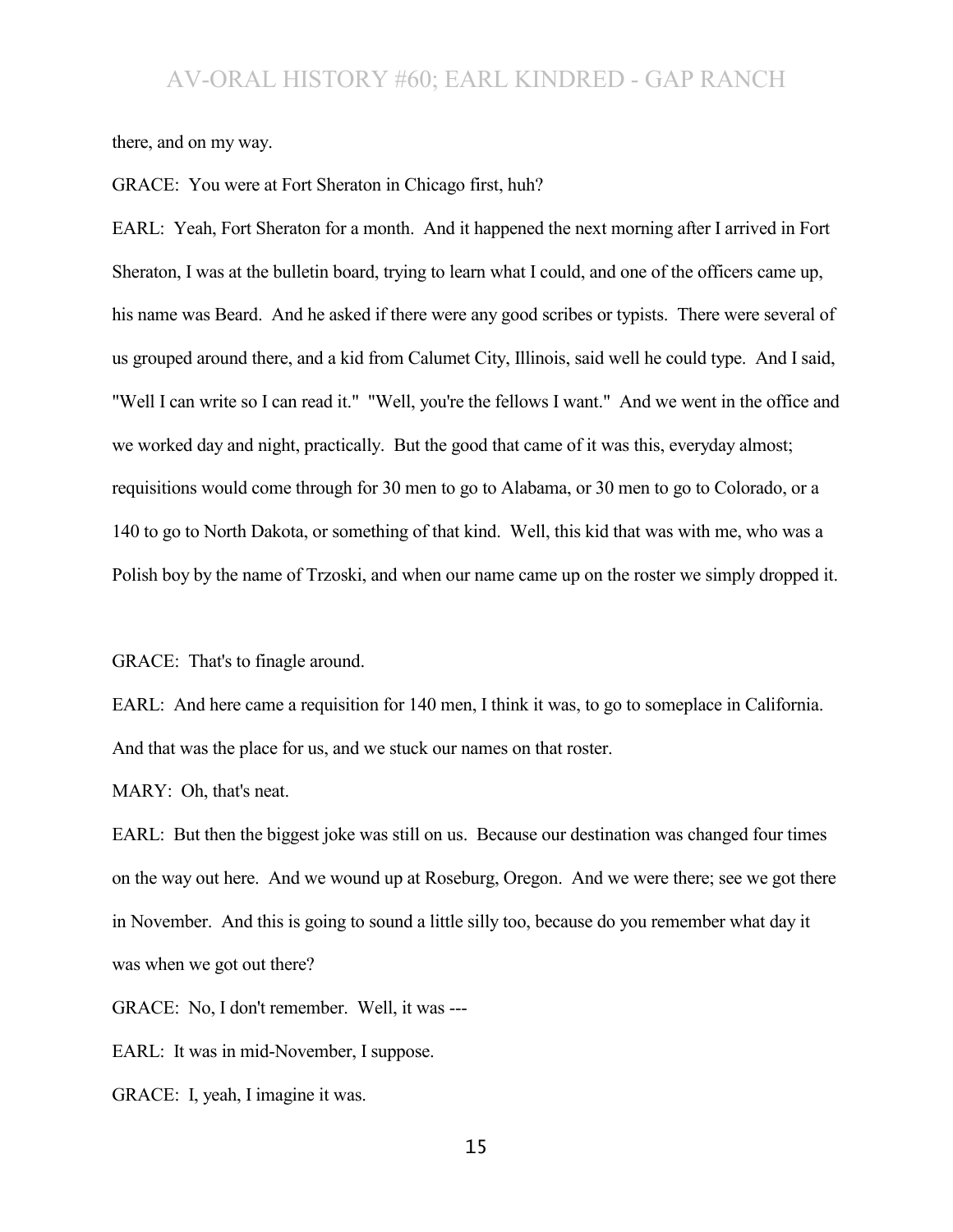EARL: And then on the first weekend, first Saturday in February of the next year, I went to town for the first time. I didn't have no business there, I didn't know anyone, and I was having a lot of fun on the weekends. We can go up on a mountain, or we --- some of the fellows went fishing, one or two that I knew. Anyhow, I'd get with a buddy of mine and we'd just do something like that. GRACE: We went to that camp too.

EARL: Yeah, we visited that one while we were ---

GRACE: While we were at Rogue River at our sons. And then I didn't walk up to the --- it's quite a ways up to the Wolf Creek Falls, down back up in, you know, the mountains, or hills, or whatever. But ... and Earl walked up there and took some pictures of the Wolf Creek Falls. They had a boy's, kind of boy's ---

EARL: Work camp, government work camp there now.

GRACE: For kind of delinquent's maybe, or something, wasn't it?

EARL: Don't say that.

GRACE: Wasn't it, wasn't it?

EARL: They just come out of the city. They may be delinguents; I don't know that but give the benefit of the doubt.

GRACE: All right.

MARY: Well, they had a lot of programs, CETA, the Job Corps.

EARL: That's what it is.

MARY: And a lot of the ...

EARL: But we were there until the following May, and then we came over to Gap Ranch.

MARY: Well, that was quite a contrast wasn't it?

EARL: Yes, it was indeed.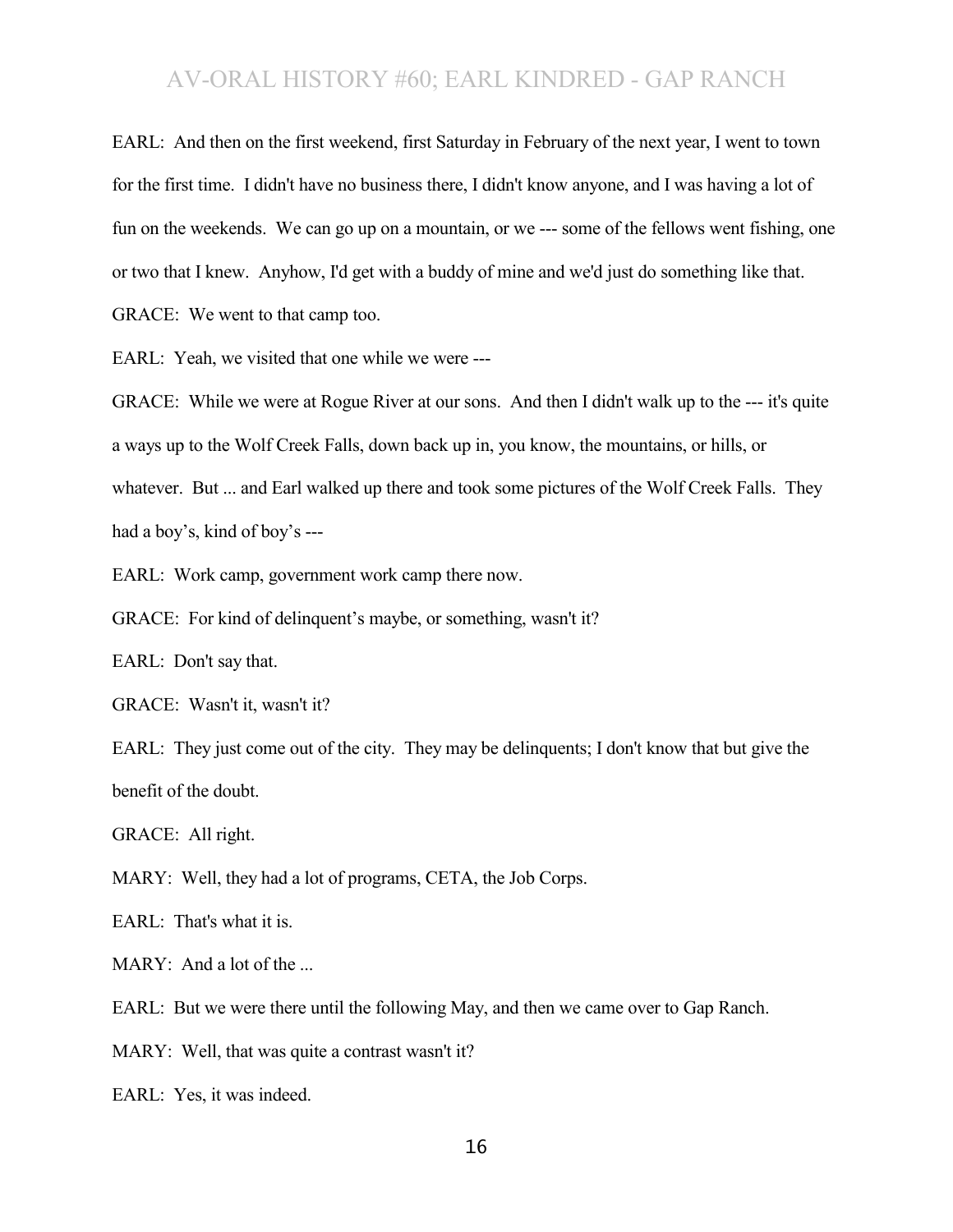MARY: What was your reaction to the desert country?

EARL: I thought we'd gone off the deep end.

GRACE: You'd come to the end of the world, huh?

VICKI: Especially after that lush green in Roseburg.

EARL: Uh huh. And it was --- I'd say I was here three months before I got to like the desert. And I do like it. If I ever moved into Oregon, I would just, I'd rather be on this side of the state than I would the west side of it. I like to go there, it's beautiful. There is lots to see and lots to do, but I feel so hemmed in. Of course, where we come from it's pretty open. If you've been in Central Illinois, you know what it is. It's corn and soybeans, and that's about it. And I don't know, I just fell in love with the desert. I was for ... in the office. We all had one week out of each six months, providing we had behaved our-selves, and we'd arrange ahead of time, arrange an itinerary so to speak. The officers had automobiles, the regular army officers. And I think that I made every trip that anyone of them made with the exception of one. Lieutenant Castleman went to Alaska one summer on his leave, and I missed that. But other than that, I made every trip the officers did. And it was not because they liked my company all together, I guess, but we could share expenses and take turns driving and things of that sort. Just made it, we felt, a better trip. And as a result, I got to see a lot of Oregon. Much more than the average fellow who was in the CCC's. And then of course the fact that I spent two years out here gave me a little more time to see it too.

MARY: And were you going together before he left Illinois?

GRACE: ...

MARY: So how long was it all together while he was here, and you were getting pictures and letters and ---

GRACE: How long were you gone? I've forgotten anymore.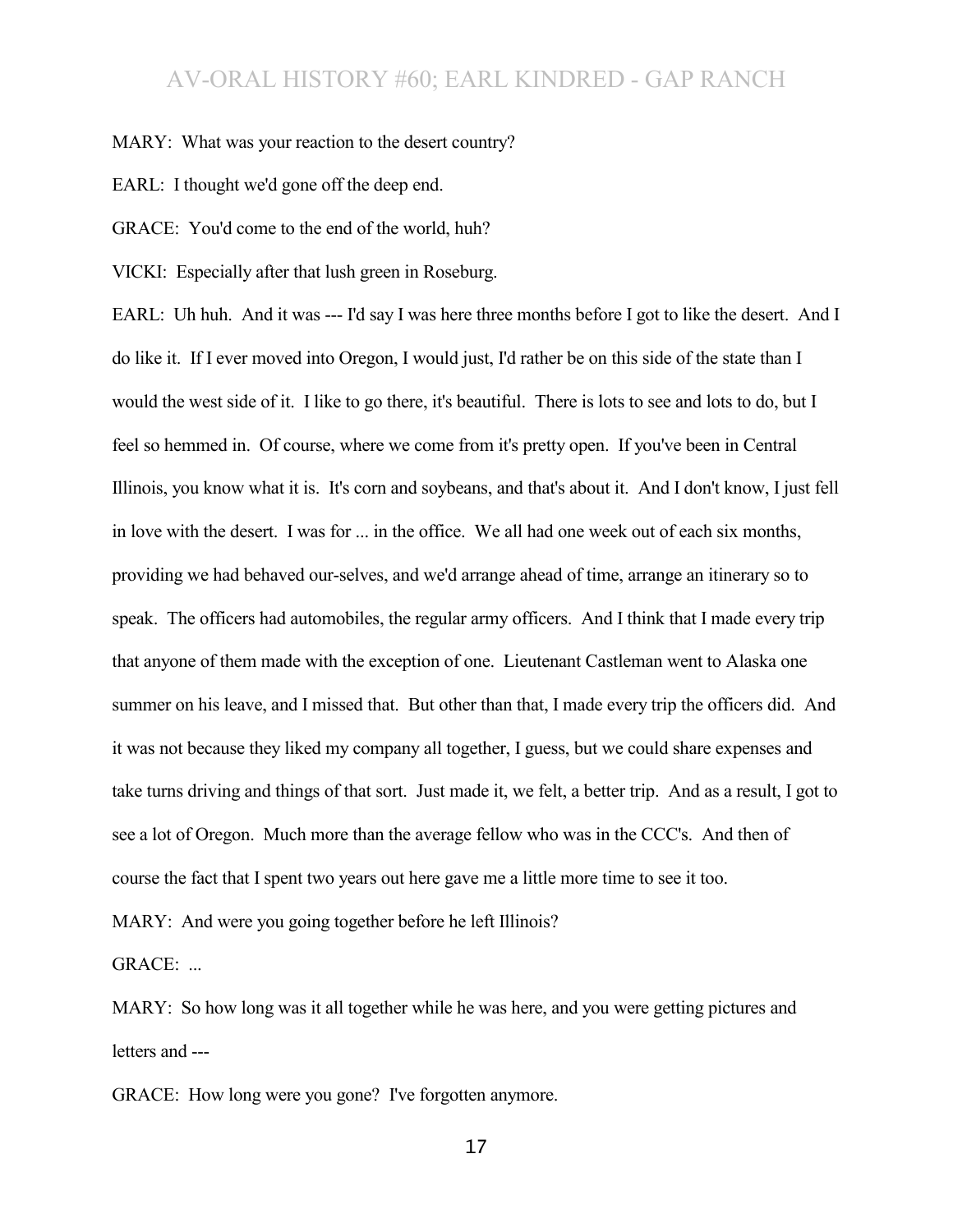EARL: Is this --- it was eight years from the first time I took her home from a party until she caught up with me for good.

MARY: You were persistent ---

GRACE: Surely it wasn't eight years?

EARL: Of course, I was just 21 years old the first time, at that church party. And I was how old when we were married? Well, I was 29, so I think that makes 8 years. Of course, I was gone three years, so that's not as bad as it might have sounded.

MARY: And you have how many children?

EARL: Two.

MARY: Two? And one of them lives here in Oregon. Was he influenced by your having been here?

GRACE: Evidently, he ---

EARL: Oh, it must have been.

GRACE: They just thought he made it sound like paradise before he got a chance to come out here. And so, they just love it. They don't think they'll ever come back to Illinois again. And you know, they like the West. They ---

MARY: And then where does your other ---

EARL: Our daughter lives in Peoria, Peoria, Illinois. And her, her husband and our little spoiled granddaughter.

GRACE: Six years old, our little granddaughter. Every time we talk on the phone, "When are you coming home?" She thinks it's been such a long time. Well, it has been since the 4th of December we came to ...

EARL: Now you have a number of people, I presume here in town, who have been here a number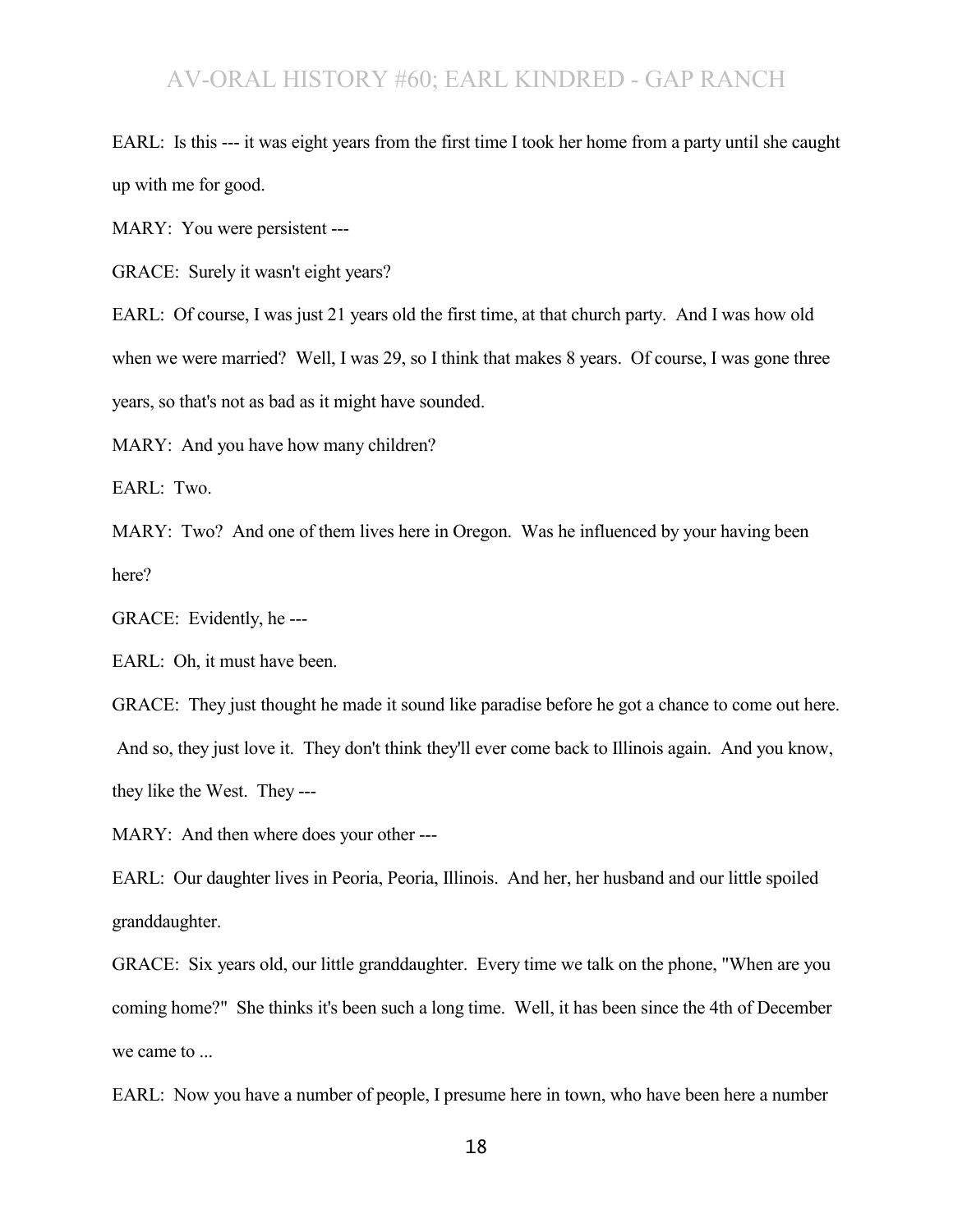of years and would remember?

MARY: Were you in on the, you must have been in on the construction of that camp. You were here while it was --- or was it constructed, or what was the situation when you got here?

EARL: An advanced cadre had come over, that was a group of probably 25 men, and were in the process. The mess had not been completed, only part of the tents were up.

MARY: This was May?

EARL: Yes, Ma'am.

MARY: What year?

EARL: 1935.

VICKI: Do you remember those stone buildings being there when you got there? Or was that something ---

EARL: Neither were there at that time.

VICKI: Okay.

EARL: There was absolutely nothing, according to the pictures. And I'll have to admit this picture was one that I'm thinking of in particular, is one that I got from someone else. I didn't take that picture. We did much of that, you know, traded pictures with one another.

And I remember very vividly the first coyote I heard. I knew what it was, but nonetheless, I was awake, to stay awake the rest of the night.

MARY: Now it seems from what, that you've kept in touch with these people, or many of the

people that you knew there. And apparently all the officers ---

EARL: Yes, all the officers.

MARY: You kept in touch with them.

EARL: Yes Ma'am.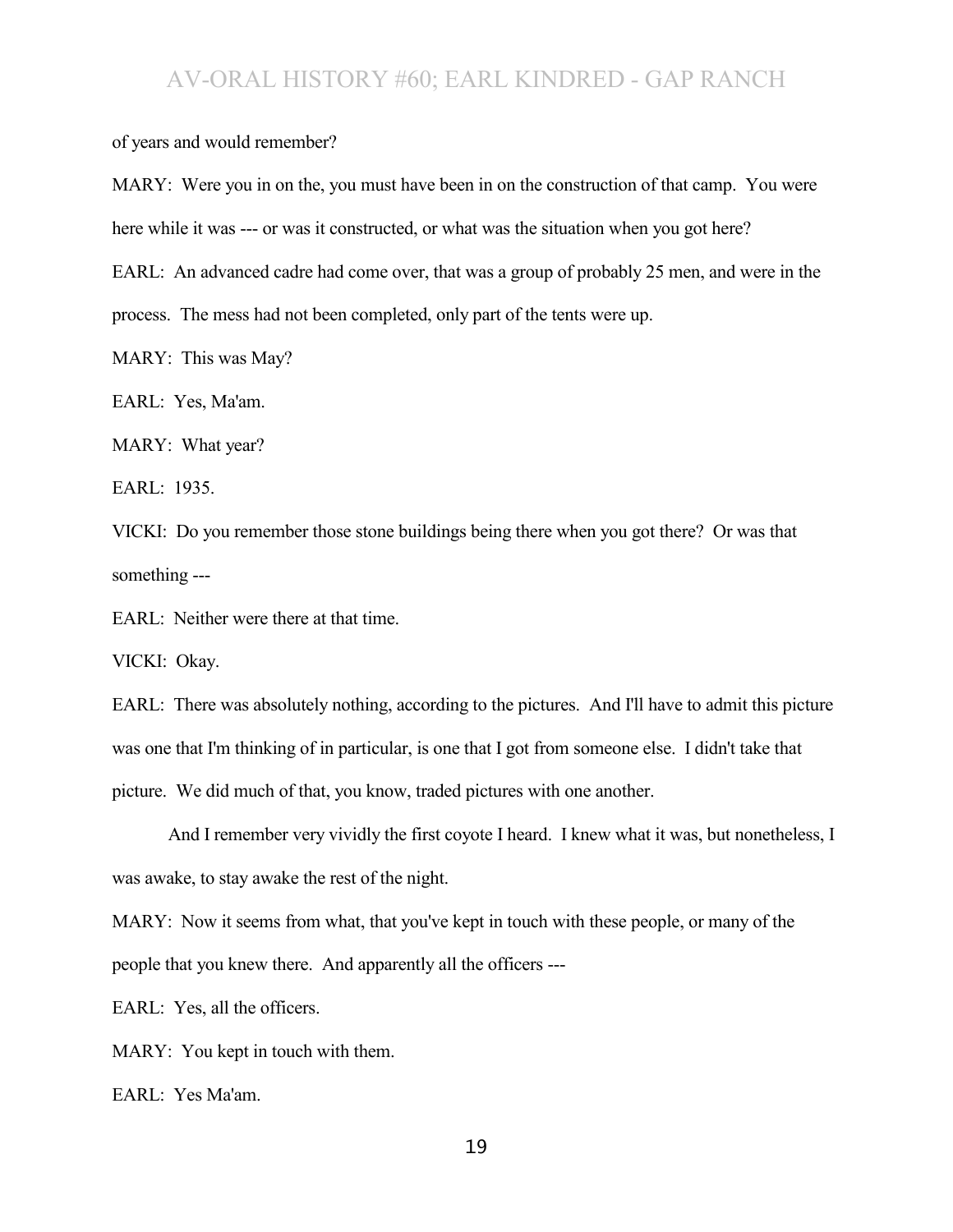#### MARY: And they're all still living?

EARL: Yes Ma'am. Oh, I know many of the enlisted, or enrolled men. If I just take a little time, I can name you, how many?

VICKI: I found something real neat out there. There's a rock, and somebody's written their name into it. It's hard to see from these photographs, but it's on the west side of the old water tower. Okay. Built kind of into this wall right here. And written into it, it says Paul, and then it looks like it says either Luther or Luiheo, or something like that. And then it has, it looks like Corydew, (Corydon) Indiana. Something like that. Do you know if it, do you remember anybody's name of Paul from Indiana? It was Bellevue or something like that, or a town that might have these letters in it?

EARL: 1935, we were there six months. It was in the, about the first of October that we moved over to Squaw Butte, and a group from New York state was moved in there. Now where, I haven't the slightest idea.

VICKI: Okay. No one else does either. But it could have been done after, way after, I don't know. EARL: I noticed something there today. I told Grace I didn't think that was the same bunkhouse that was there when we were. But we stopped nonetheless to check and see. Now at the bunkhouse that was there, when you stepped in the front door, and it may be to the left, and also on the door facing between the kitchen and the dining room, I took it to be. And then on the front door facings from there to the west wall, and on the west wall over to the window, it had a brand. And then it had other brands that could be made from that. That entire area from the window clear around to the door --- let's see, there was a cowboy carved, a picture of a cowboy was carved on the facing of that kitchen door. And I looked especially to see if that was till there.

VICKI: Was this on one of the stone buildings now?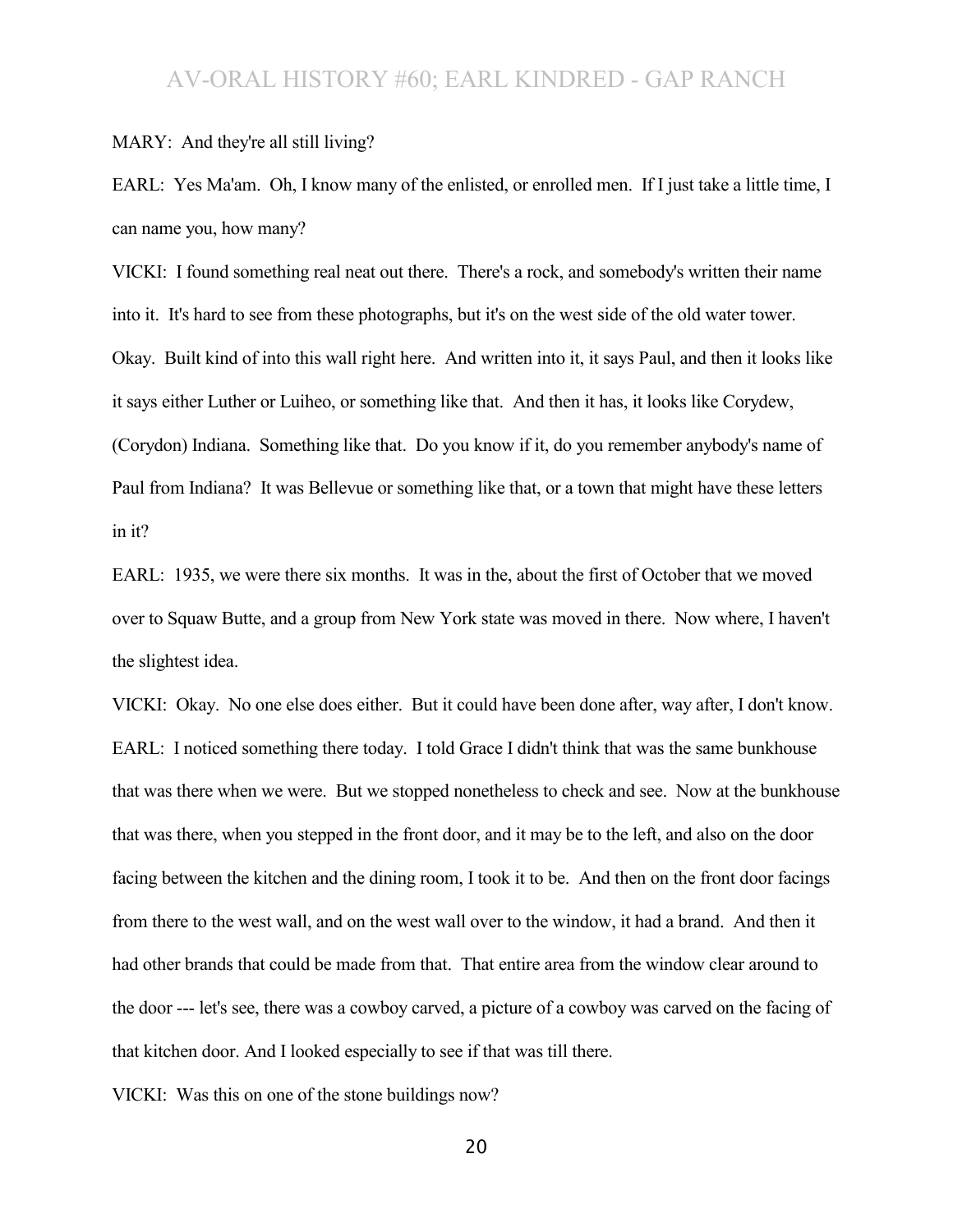EARL: No, that was the old ranch house, on the other ranch.

GRACE: It was across the road from where your camp was.

VICKI: Yeah.

EARL: But we looked on the outside boards on the west side there, I'm sure it is the imprints of some branding had been done on those boards. It's very indistinct. But nonetheless it was put there at one time or another. I was tempted to take a picture of it, and I decided it wouldn't do any good. VICKI: How many men were at Gap Ranch when you were here?

EARL: Full company strength was 240, and I'm not certain that, well it wasn't much of the time that we were at full strength. Because, oh someone would get sick, or someone would leave without authority, and some of them were sent home before their enrollment period was up for administrative reasons. And other things, I suppose.

MARY: How are the archives kept on the CCC?

EARL: I understood they all burned. One of those famous fires they have in Washington every so often. Now that is hearsay. Who were we talking to? Someone wrote there for some kind of information and told us that. They were told that those records, part of them at least were burned. GRACE: ...

EARL: It might have been.

GRACE: I didn't remember that much about it.

EARL: Because I know I was the one that put all of our records in, in fact I helped make the boxes to put all of our records in. And they were sent to the headquarters in Boise. And from there then on to Washington.

MARY: Now this was, your officers were Army?

EARL: Yes Ma'am.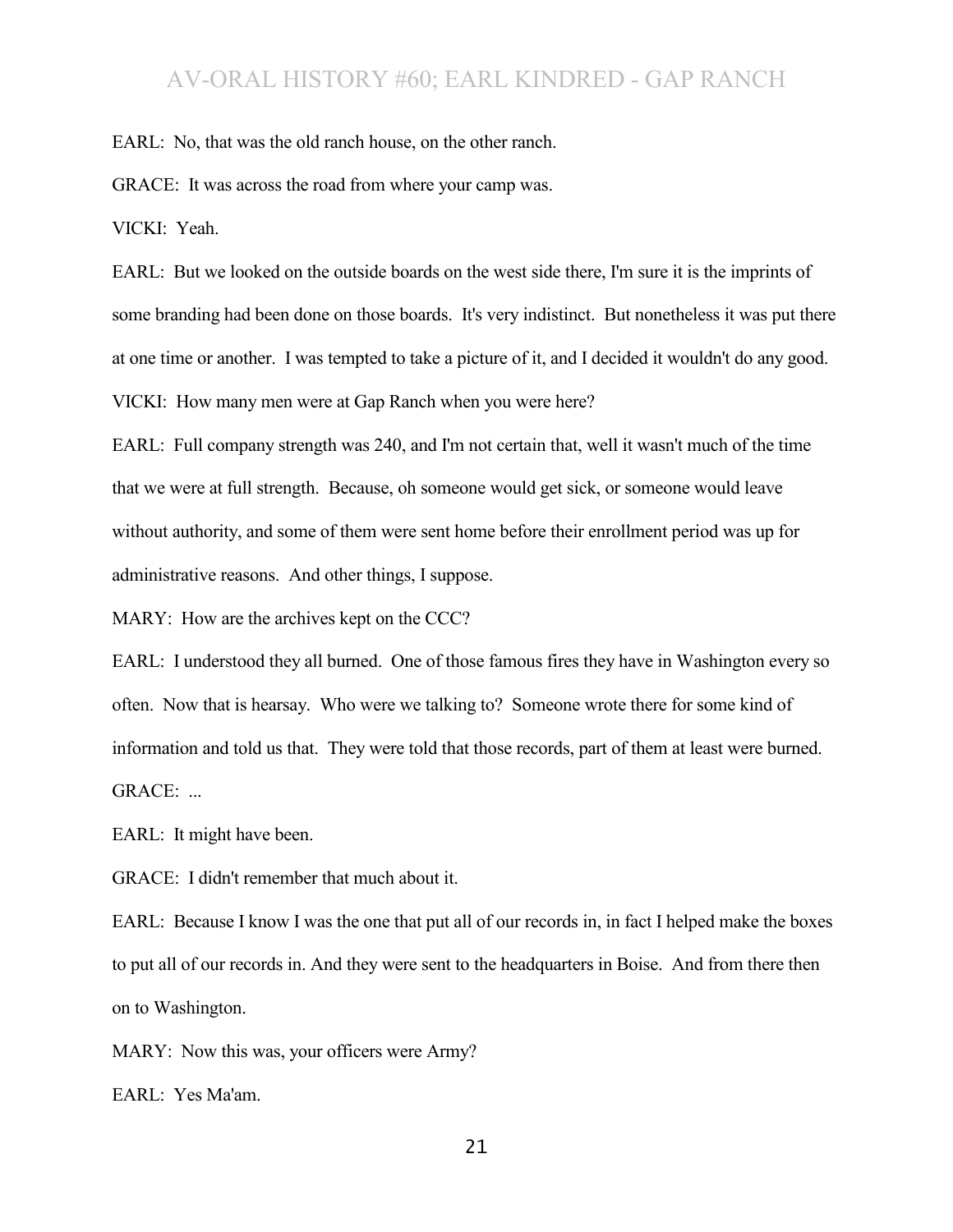MARY: I don't know if they would be in the war department archives or not.

EARL: Yes, their records would be, definitely.

MARY: Well, that would be the place to go for them. I don't know if you, sometimes the Army won't release things. I know I've had people that have done research on Army things, and they'll get papers, and then there will be some that are late. And then there will be some that might be upside down, and you can't read it. That means they won't always release all the information. But somehow, it's --- but that might be a way to get it. I don't know if you've thought of that. VICKI: No, I hadn't. That's a real good suggestion.

MARY: At least the officers involved in it would be mentioned there, you know. So, it is possible you could. Well, that's where you go to find out about old Forts, their specifications on their buildings, and maybe that type of the Army ...

I kind of gather from your talking that really the CCC had a rather major impact on your life, in a lot of ways. I mean it was an experience that you really have a lot of memories about it. EARL: Yes, I think it did. Because, oh I can say I was just an Illinois farm boy, and grew up on the farm and ---

#### SIDE B

EARL: And in between that if we had our work done, well we were more or less on our own, and we did what we pleased. And then as I've already told you, if the officers were going some place and we managed by some hook or crook, you know, to take advantage of that to the best of our abilities. I got to know; I suspect there were a thousand boys that I was in touch with. They came and ... you know. By the way I spent the last six months up in the State of Michigan. MARY: The last six months of your enlistment in the CCC?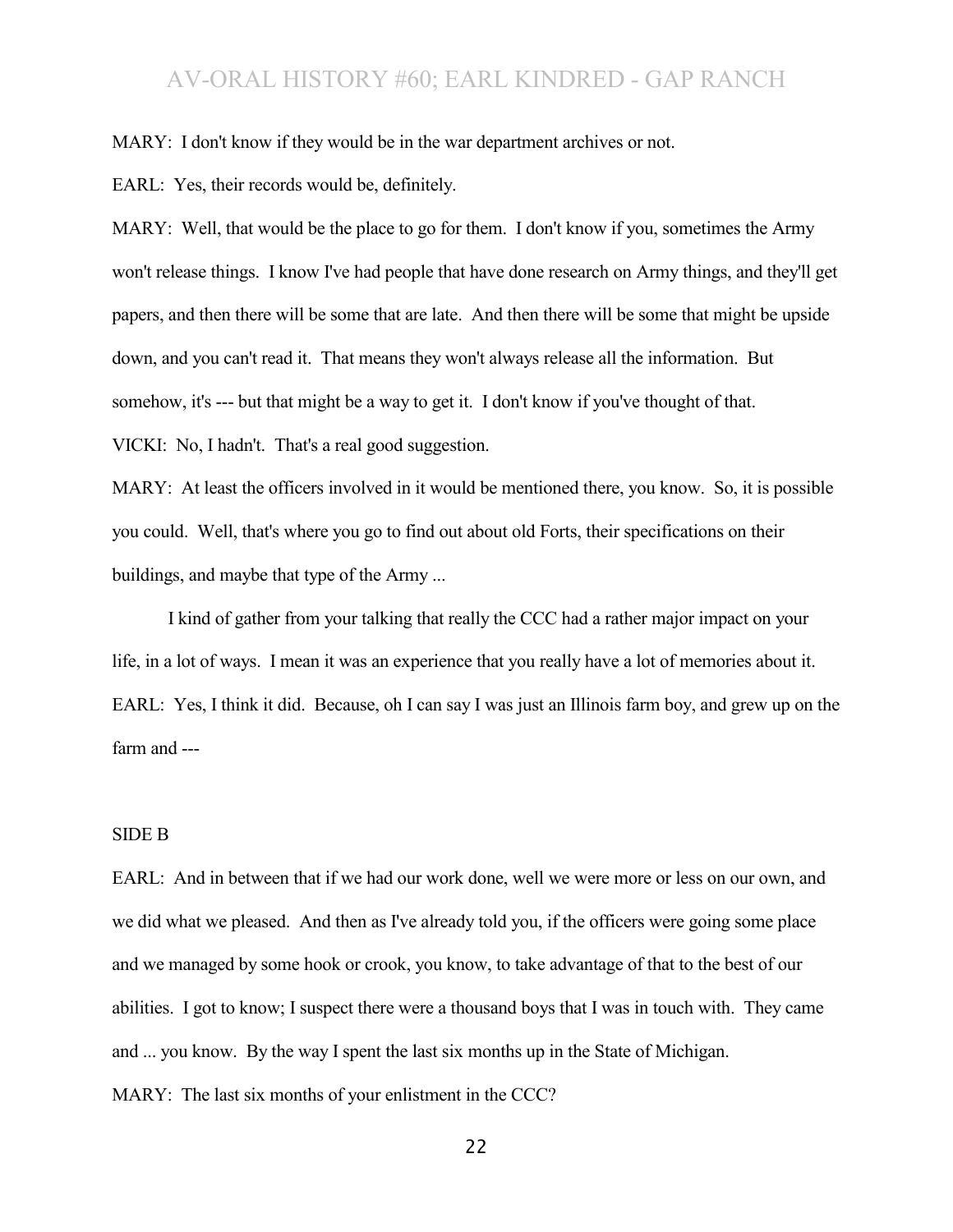EARL: Yes, Ma'am. The government took all six-core area companies out of this district, out of this area, core area, and sent us back there. Dumped us out in the six-core area. And there were five of us, and we were all over on the company overhead too, by the way. And they sent us up to Watersmeet, Michigan.

GRACE: Did you say you were from Michigan?

VICKI: I have, my in-laws are from Roseville, which is outside of Detroit. And I've only been there a couple of times.

EARL: Which way from Detroit?

VICKI: North.

EARL: North.

VICKI: It's basically a suburb these days.

EARL: We have a friend, and again this was a fellow that I met up in Michigan, who lives at Milan, that's just west of Detroit about forty miles. And we get up there occasionally. But, oh there's just no end to these people. It's been a great pleasure, if nothing else. Roy Otto, I call him by his first name now, even though he is a colonel. Roy spent thirty years in the Air Force, by the way. And makes his home there, it's about fifty miles west, east of us. And we get together pretty often. And John Castleman became, after he retired, he became one of the vice-presidents of the Old Clay Bank and Trust Company. And I thought I had seen banks until I got up there. Now I don't know what you people think of banks, but that one is a little different. There are 800 people that work in that bank.

VICKI: My goodness.

EARL: It's unbelievable.

MARY: This is in?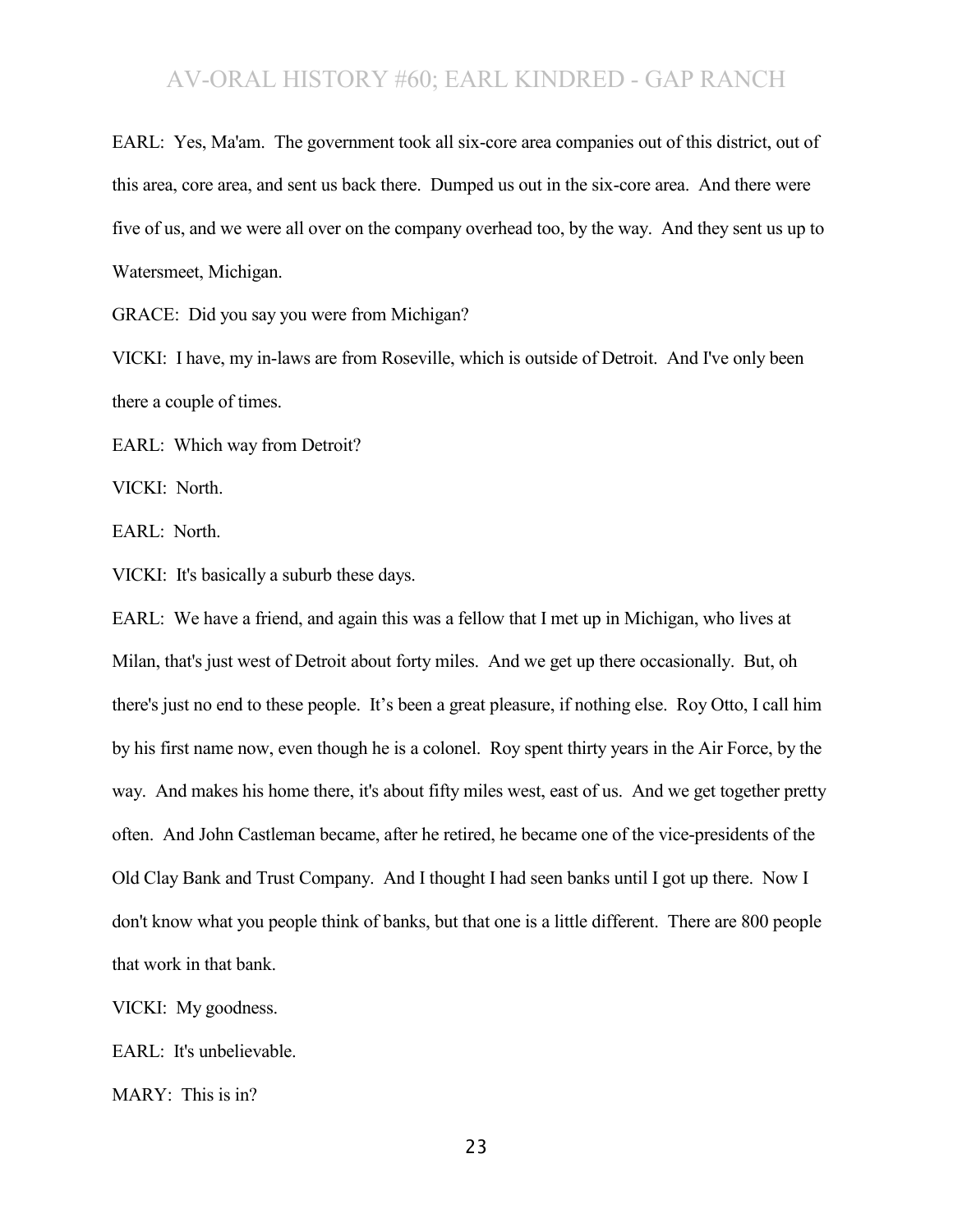EARL: Grand Rapids.

MARY: Grand Rapids.

EARL: Art Billington spent his twenty years in the service, and much of that was over in Germany. He came back and retired in Stevens Point. We've seen he and his wife, and their son, oh many times. They, for years, went to Prescott, Arizona for the winter months. And they'd either stop at our house as they went down, or as they came back, or maybe both. And spent a couple of days with us. And then we've been up to Wisconsin numerous occasions to visit them. And let's see, that's Roy and John, and Art, and that leaves Paul Lafferty. I've seen him only twice since we were here. He's the gentleman over in Eugene. The other time I went there to see him, we missed him for some reason, I've forgotten. But it's really been nice to keep track of them. And in addition to that, there's Don March who became a schoolteacher and lives in Albuquerque. J. M. Calder who has retired from the Hiram Walker Refineries there in Peoria and lives still there in Washington. And there's Spiral Bradford in Hopedale, Illinois, and is retired. And Bill Hammonds retired from the Quaker Oats Company at ... and lives in Green Valley. And then there's a lad in Aurora, Illinois, who is retired now. Disability from the Army in addition to his retirement.

... (Discussion of injury and present state.)

EARL: And then there's Lynn Vanell who is retired now, who was with Sears and Roebuck for, its been over 21 years, the first time we were up there. And it's been, I suppose he had 30 years probably with Sears. And who else?

MARY: ... in addition to what the BLM wants to do with this, going through something about that? VICKI: ... so far, all your information has been really helpful to us. Just hearing your stories and the names.

EARL: Oh I hope some of it can be used.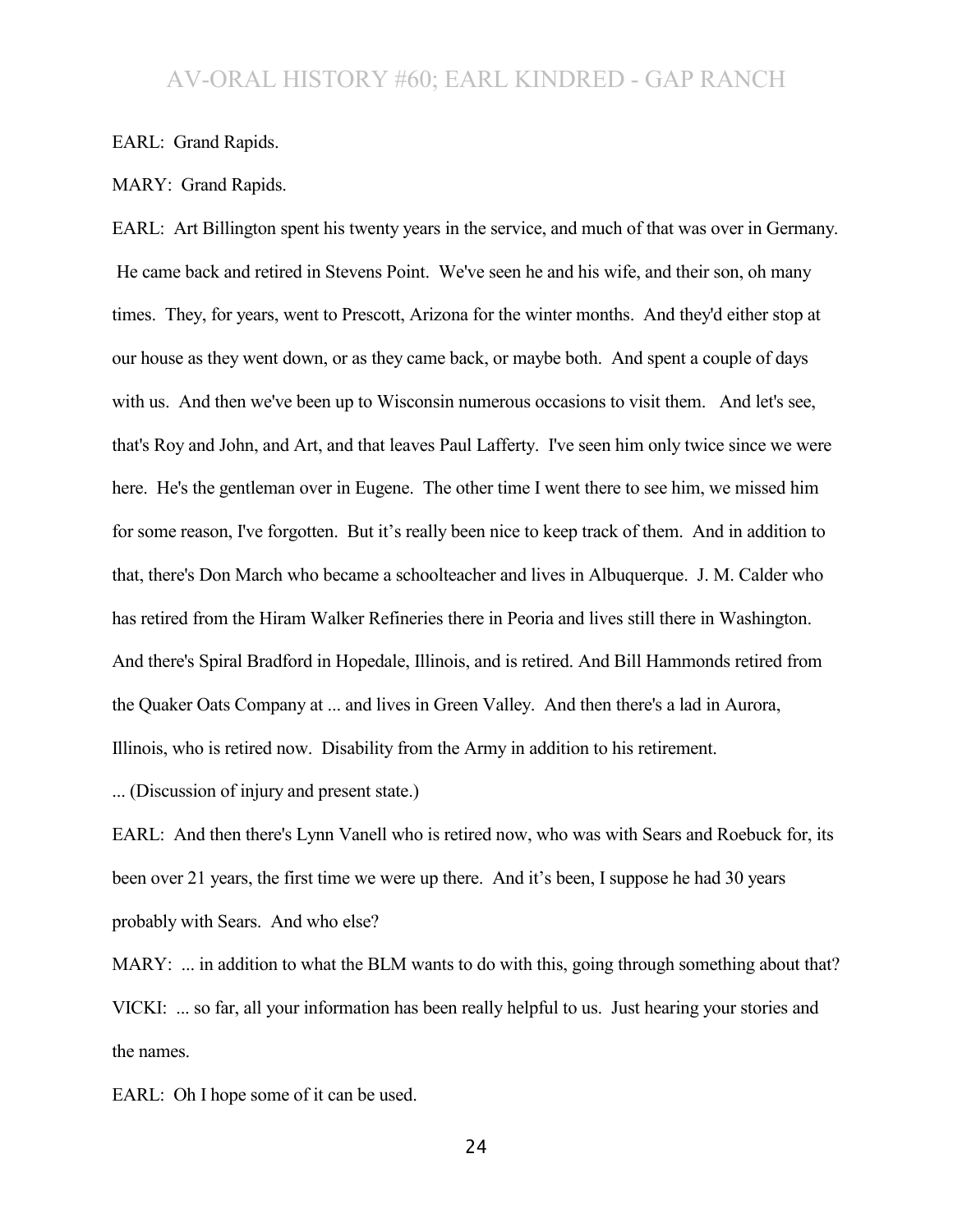VICKI: BLM, who actually the area where this part of the CCC Camp is, is on public land. And we would like to work up some sort of interpretive program eventually, where visitors can come, and maybe put some signs up that explain the CCC Camp. The uses, the different functions of the foundations there. Generally, the role that it played in the lives of quite a few people. In addition, we would like to nominate it to the National Register of Historic Places. And that involves documenting it with a formal sketch map, photographing it, trying to learn as much about it as we can. And in the end writing a statement of significance about its importance within the local community, and state, and the country too. And the questions that I have been asking people primarily have to deal with, oh the functions of the foundations, you know, where the kitchen was, where the dining room was, things like that. The years that the CCC Camp operated at Gap Ranch, which ... started in May of '35.

EARL: Well, the cadre who are over there, had cleaned the area up. Now that was littered, well completely covered with lava rock. And they cleared it off, or most of it, and call it a stone fence around it. Now you have a picture of it, you showed it there to us today.

 $MARY:$ ...

EARL: A stonewall.

GRACE: Hand my purse to me and I'll show it to you. Isn't that cute, I've got everything in here. VICKI: There's a lot of stone fences still remaining out there. They run parallel to each other. We were wondering if they ... they were driveway like boundaries or anything?

EARL: Well, we had a parade ground out in the front, and the flag pole was out there, not too far from the road. And of course, there was that area and ---

GRACE: Well, I don't know, was that on that stone wall around that?

EARL: You can see the flag out there.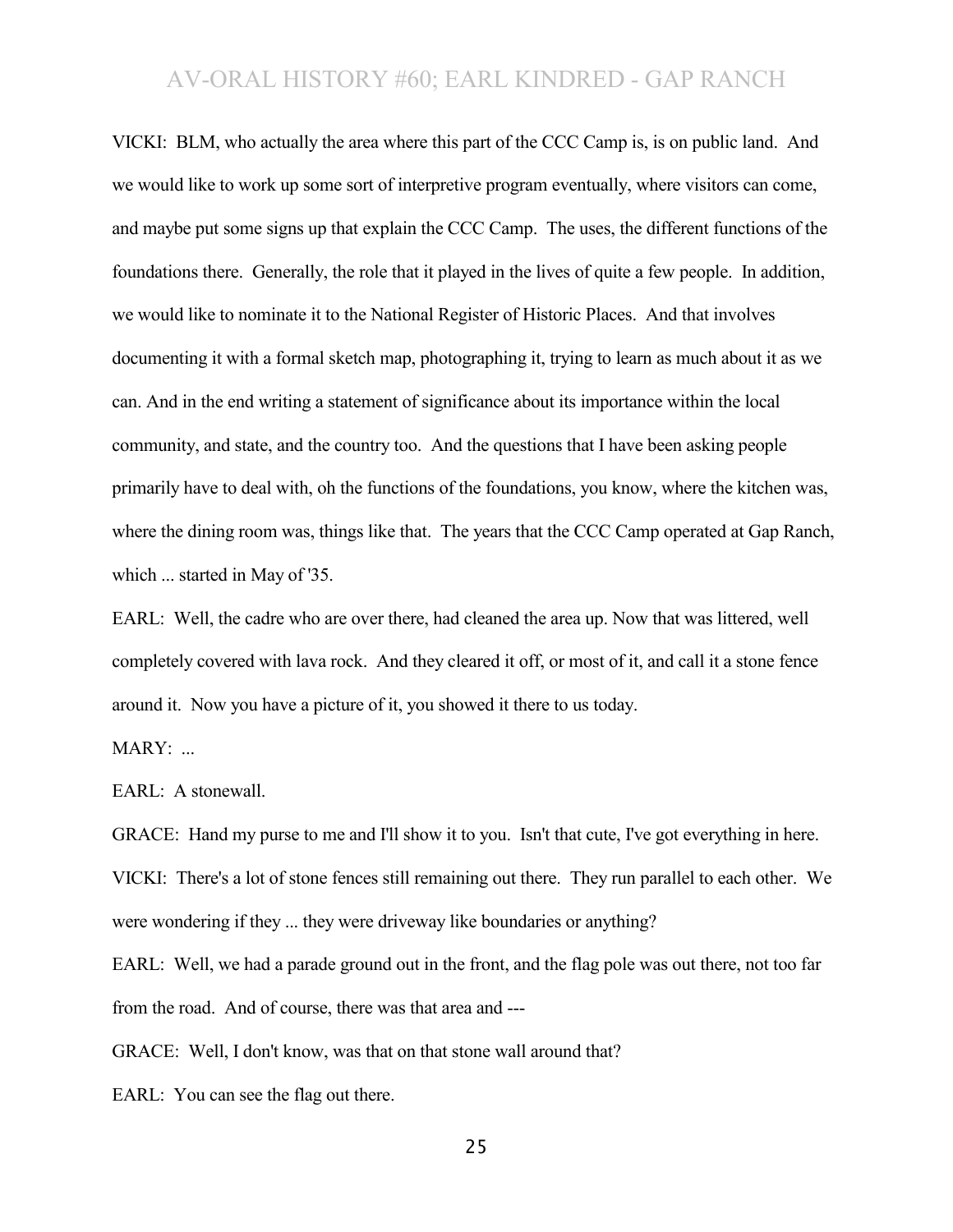GRACE: The ... in our perspective, you know, the background of it and everything.

VICKI: Oh, my goodness, and its all so clear, and the vegetation too.

EARL: Uh huh.

VICKI: Well, you're just as handsome!

EARL: Couldn't get any worse, huh?

VICKI: Thank you.

GRACE: Uh huh.

VICKI: Some people, Joe Urbannick, I don't know if you remember him, he's working for the Prineville District of Bureau of Land Management now. I think he's, he said he used to drive a truck out of the base camp, and in the base station here in Burns to all the different CCC Camps and bring supplies. And he remembers the recreation, or the dining rooms, and the offices being up close to the road. And the shops being towards the back. And there's a loading ---

EARL: That's right.

VICKI: There's a loading ramp back here. And quite a few foundations here. You may remember, oh gosh, Mr. Rose, I think is his name. There's a woman here named Mildred Mayo, who was married to man who was the, gosh, do you recall what his function was? Anyway, it was down someplace. Her husband anyway worked at Gap Ranch.

MARY: On the Ranch?

VICKI: No, on the CCC Camp, yes. Let's see.

EARL: You don't know what, in what capacity then?

VICKI: Boy, I do, but it just slips me right now. I'm sure I've written it down; I'll have to look through my notes. I was thinking he was a carpenter. He wasn't a, he wasn't one of the officers, but he was ---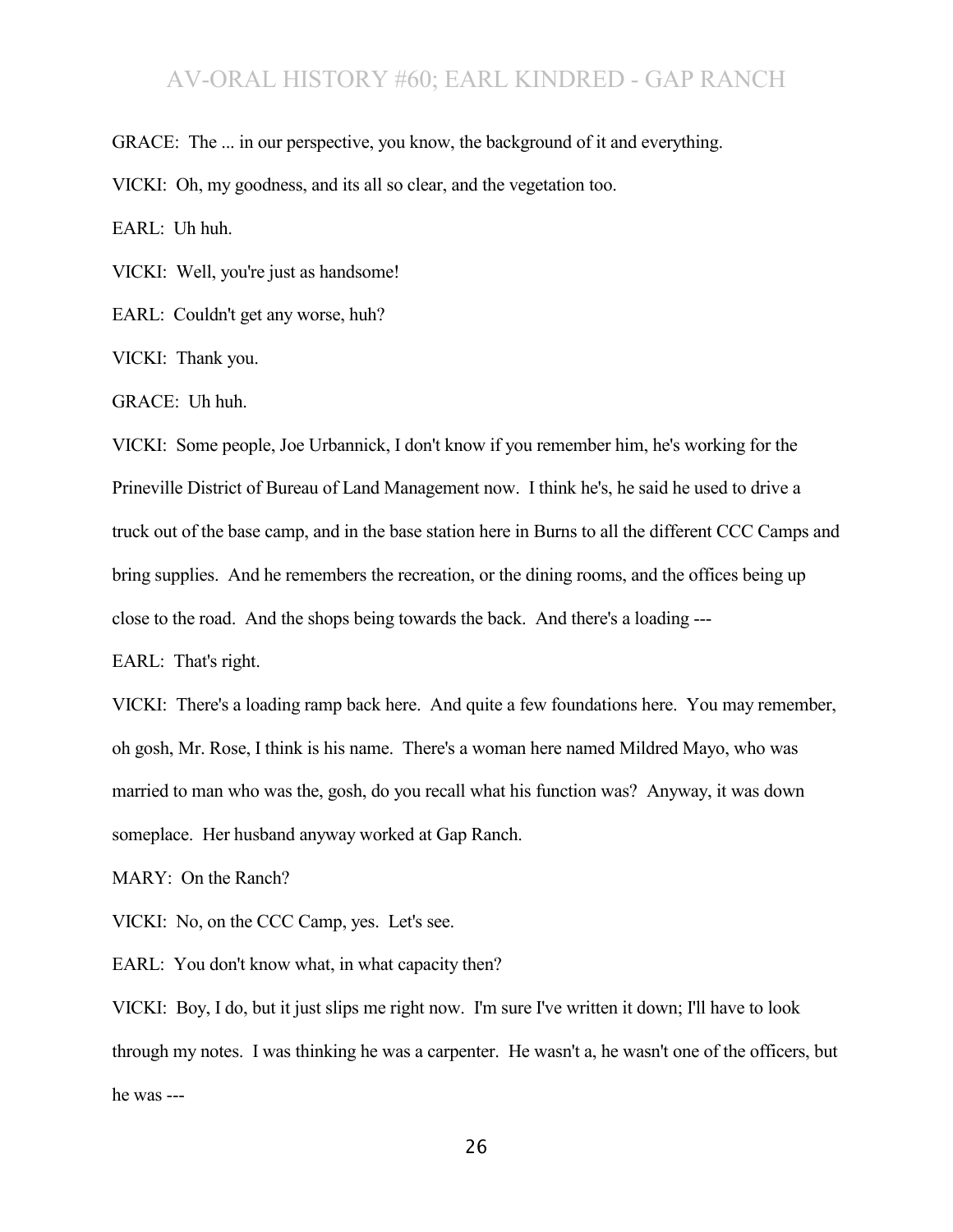EARL: Another thing that I regret is the fact that I destroyed so much. I took many of the rosters, had to have a roster for every-thing, and in triplicate at least. I kept copies of many of those, and after they'd been around home, 25 or 30 years, and finally I just pitched a lot of them in the garbage. I still have some menus at Thanksgiving and Christmas time. And names of many of them on that, and not nearly all of them.

VICKI: Mr. Rose was a mechanic supervisor, a foreman or something.

EARL: Rose?

VICKI: And he married Mildred and has since passed away. And she is now Mildred Mayo, and a ranching family from out in that area. And she worked for years at the BLM office as an administrative officer. And she had a lot to say about it. She had gone out there for dinner a couple of times and ... her sister-in-law. And she remembered a few things like that. She thought that the office was up in front by the highway. That was the first thing you saw when you came in.

EARL: Well, I can give you a ...

VICKI: That would be good.

MARY: Now both of the Mayos, Dick and ---

VICKI: ...

MARY: Carl Mayo came to Harney County with the CCC.

GRACE: ...

VICKI: Would this be easier for you?

EARL: Sure, thanks.

VICKI: I knew Carl did.

MARY: Okay, they were from Florida?

VICKI: Huh, I didn't know that. They seemed like such old natives.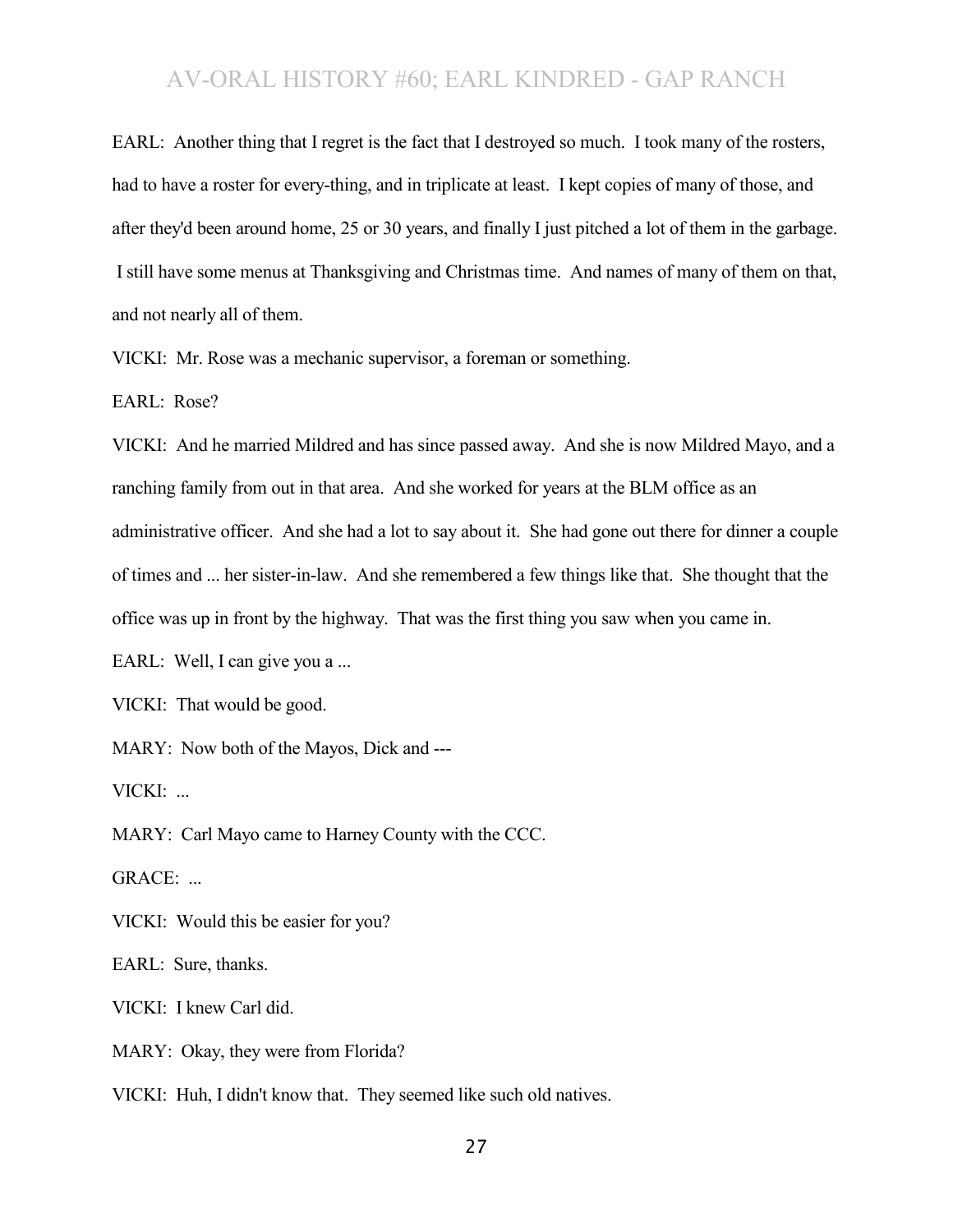MARY: Westerners, yeah.

VICKI: That Carl Mayo went with me in the plane today.

MARY: Oh, yeah.

VICKI: He was telling a story.

MARY: The ranch up there was the Cecil Ranch. That's the ranch that, his wife was named Cecil.

The Cecil's were, they'd been ranching here since 1870's. Their ranch is known as the Oregon

Century Ranch. One of the few where it's handed down from ---

GRACE: From generation to generation.

MARY: Yeah, it's been in the same family for a hundred years or more. I am going to have to do my Historical Society Newsletter. I'm going to have to get it down to the printer.

... (Private discussion)

EARL: I'm going to make a row of tents, pray tell, ... at that.

GRACE: You had a picture of them at home. Go back and see all those tents.

VICKI: So, the men stayed in tents?

EARL: Yes Ma'am.

VICKI: Okay. I guess no one has ever told me that before. I guess I've never asked it, that helps.

... (Discussion of proposed trip to Gap Ranch following day.)

MARY: Yes, I think, you see the CCC's are really considered to be an important national institution. And they are interested, the societies that are interested in the preservation of history are really trying to get information about the CCC's. You know how we always wait until just about everybody is gone, and we don't know too much about it, before we get concerned.

GRACE: I have a little bracelet that he sent me too, from there. It has a little pine tree on it, and its got CCC's on it. It's a little silver like thing.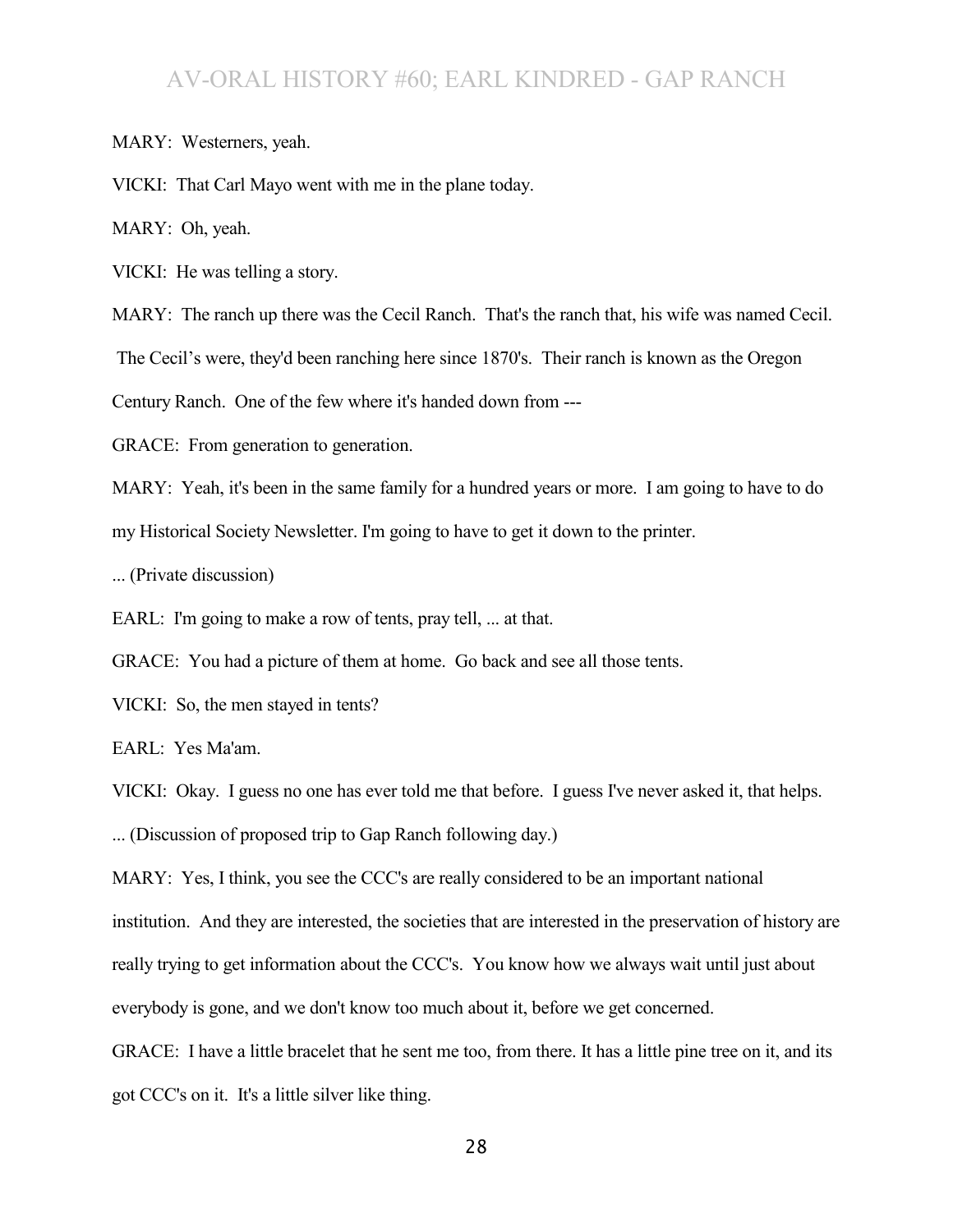MARY: ... (Reunion talk)

EARL: As an artist ... retired. You know I had a picture in my mind as plain as day of that recreation hall, but I don't know where it was.

VICKI: Was it a pretty big thing?

GRACE: Jay might know, Jay or Don Barnes. And Roy ---

EARL: Let's see, when I first came over here, I was supply sergeant. I was made supply sergeant soon after I got to Wolf Creek. And I was supply sergeant --- And this, pardon me, that main road is out here, of course.

VICKI: Uh huh.

EARL: Oh yeah, we had these half moon things built from a rock wall there, in a crescent shape. And built the dirt up on an incline, and then had Gap Ranch on one Company 1629, and Camp Wolf Creek, I think, was on the other one over here. And that was out where it could bee seen from the road.

VICKI: Oh.

EARL: And roughly that's the plan. The flagpole was out here in front. Not quite even with this, but out here in the front, nonetheless.

VICKI: Yes.

EARL: And this rock wall that you see in the picture was roughly in this manner, back there, not too far. And this was the parade ground, where we met each evening for our reveille. Reveille, retreat, I'm getting my days turned around. Now these tents extended down in this area, they were parametrical tents. Now they, that's why I couldn't understand those concrete slabs, unless it was the technical service. They did have, oh there, but there were four rows of parametrical tents. It's in, these two were, no the middle two were up close together, and that left an area in there. Call it a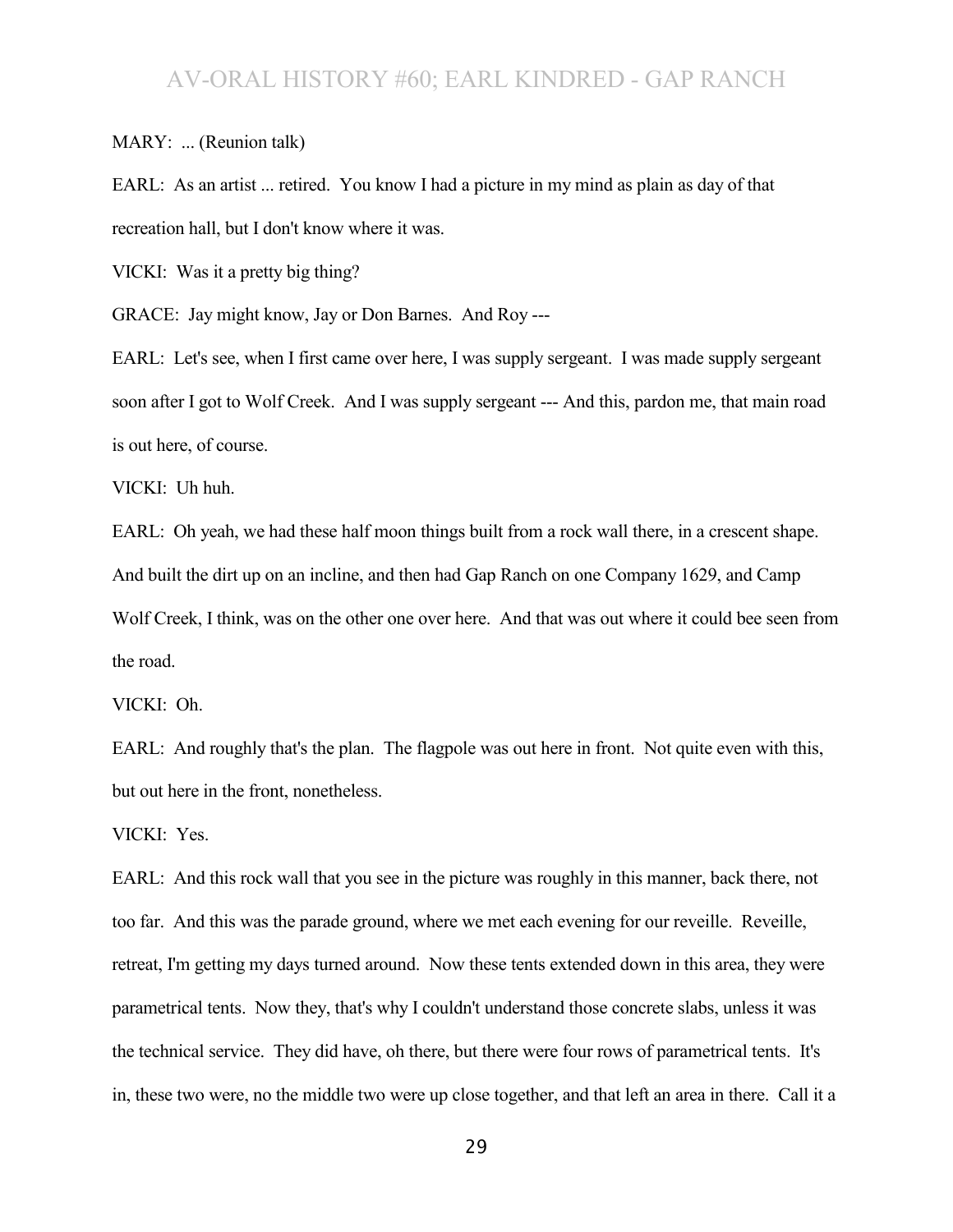walkway, or whatever you want. But it was a street down between this pair --- And then we had another open area here when we met formation for company business, or we met there before we'd go to the mess hall. Anytime the company was called out, other than for reveille, or something of that sort. Some of the district officers ... This was where I was in the beginning here, in the supply tent. And that was pretty close to this wall. Perhaps it should be up here, really. And the next tent, and this tent by the way, as I recall, was 40 foot long.

VICKI: Okay.

GRACE: How many men to a tent or ---

EARL: Well over here there were six to a tent. I had my quarters there in the supply room, so there was one in that one.

VICKI: ... Was there anything, kind of like rows continuing over there?

EARL: Yeah, that's right.

VICKI: Five, or six, or ten? Going down this way do you recall a lot of them? Well,

I guess if there were six men to a tent, we could figure that out by about 240 men.

EARL: 180, that would be 30 tents, wouldn't it? That would be 15 on this street and 15, or more than that. I don't recall just exactly what it was. But our Army office was mostly in that area, and then we had an infirmary tent. And these also were parametrical tents. The educational department had, they were field tents. But what, they had another name for them. I can't recall, it had to have been over there someplace. I don't know exactly where. Well anyhow, this was technical service in this quarter, and in the Army. And the officer's quarters were here. And each officer had a tent of his own here in this area. And that road, somehow or another, wound around. No, it was on this --- that's right, it went on up here. ...

GRACE: ...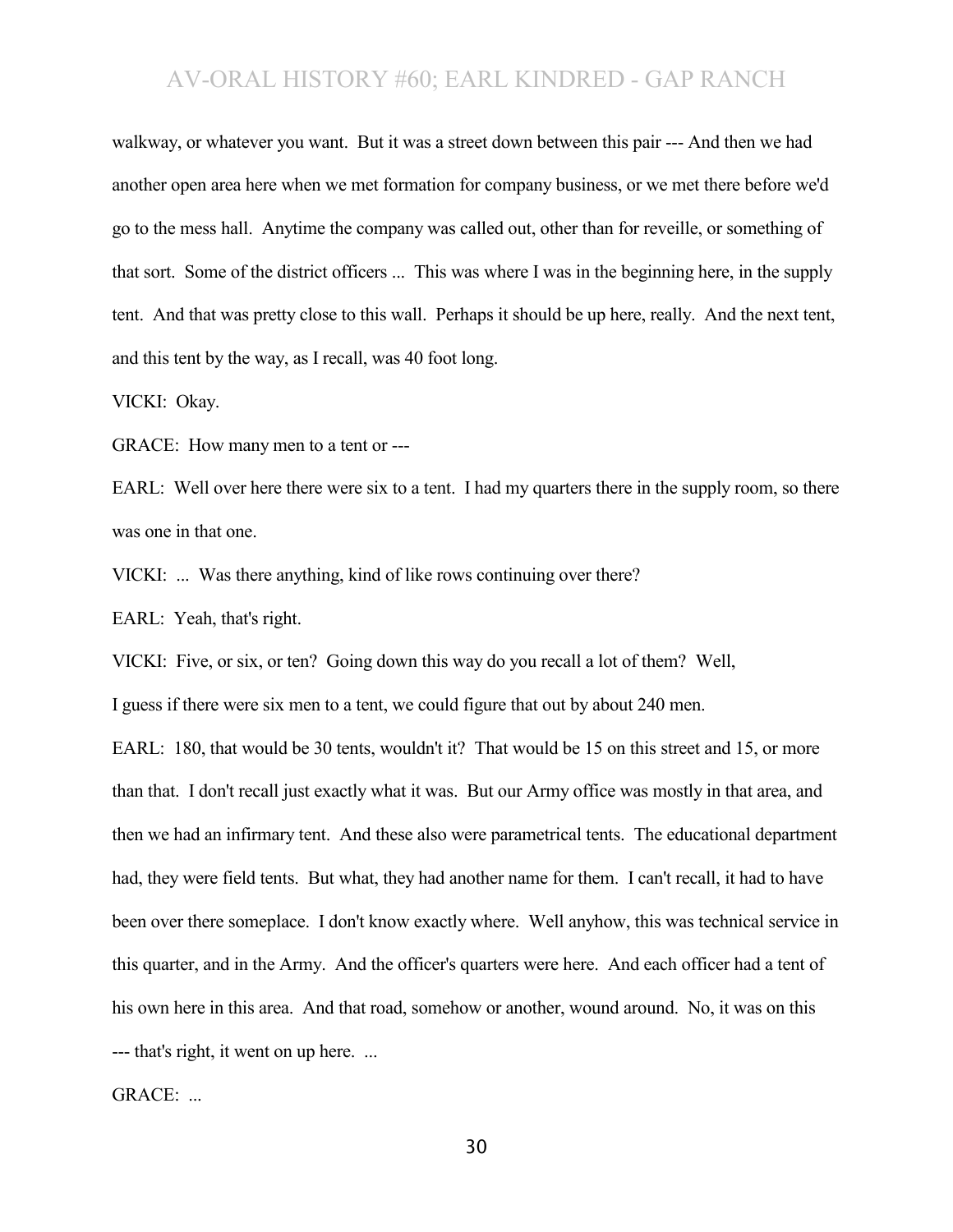EARL: There was a big cooler, a walk-in cooler, it was right on this side of that kitchen.

VICKI: Was it a stone building, the walk-in cooler?

EARL: No, it was ... structure. Now these tents, all of them, the foundation was lava rock, and then they had boards, of course, over the top of that. And they had wood floors in the tents. I have pictures of ---

VICKI: Yeah, here's a picture of the lava rocks in this road, cinders. You see some of these ---

EARL: Would that be close to the windmill?

VICKI: Pretty close, yeah.

EARL: ... bath, the bath and washhouse, and the latrine was all ...

VICKI: Some of those, I think, are near this one stone building. Right here together, these days, there is a like a shower and bath area, and kind of a sunk in pit now, so ... the latrine. Then this raised concrete, that you mentioned, I showed you earlier the ... Why I'd love for you to go out there with me tomorrow.

EARL: Well, I'll go with you if it will help any.

VICKI: Yes.

... (Discussion)

VICKI: At the Gap Ranch house across the road, was there ever anyone living there during the CCC days?

EARL: No.

VICKI: Okay.

EARL: The only time it was occupied was in the spring of the year, and they brought the sheep in. See there was a sheep-shearing pen there, and oh I expect they'd be there a month, shearing sheep. VICKI: What happened to all the tents and things when the camp was closed down?